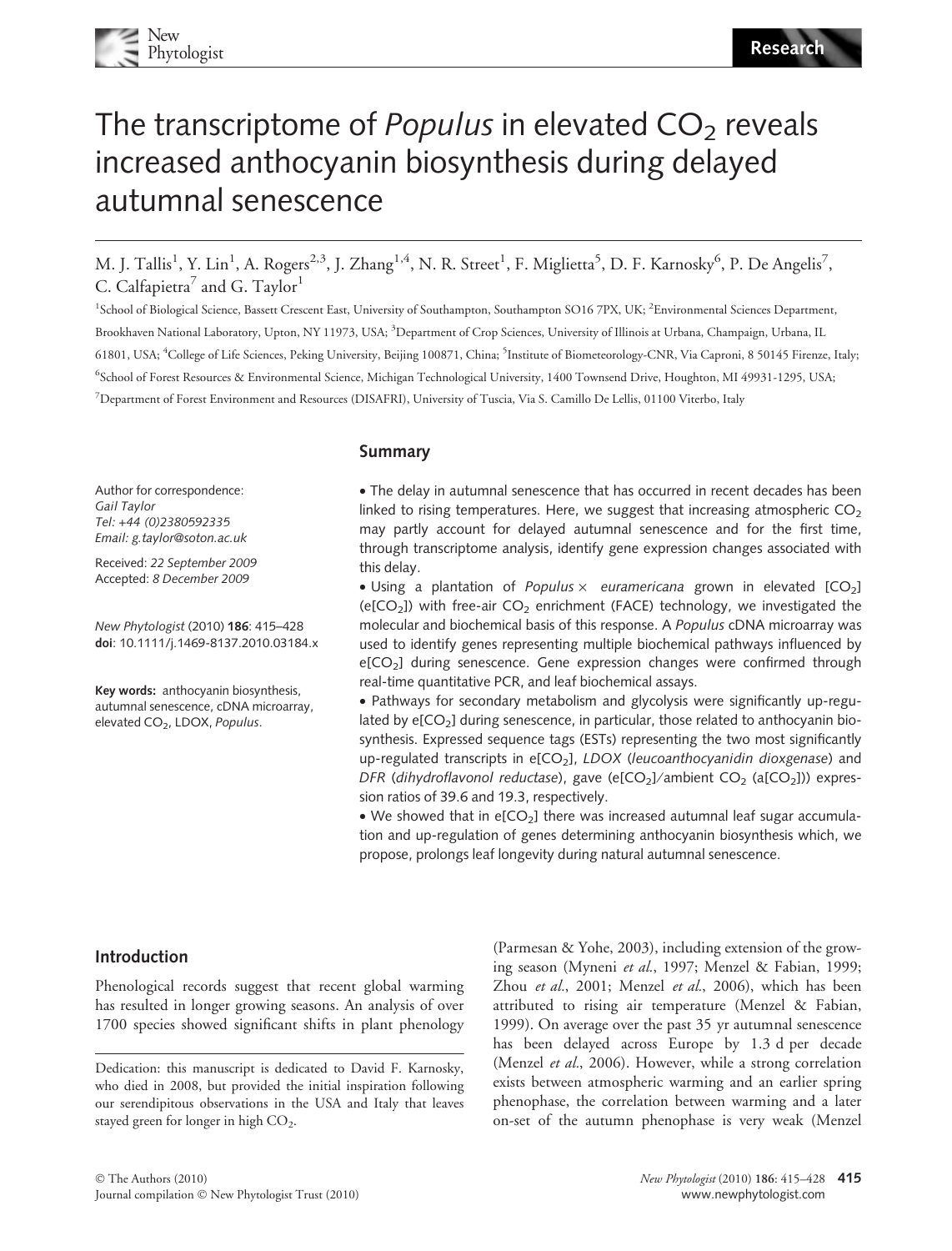et al., 2006). Understanding this process is important, as changing phenology can alter biogeochemical cycling and albedo, both feeding back on climate change (Peñuelas et al., 2009). For example, an extended autumn has been reported to increase carbon storage in the boreal zone of northern latitude forests (Lucht et al., 2002) and in the aspen boreal forests of North America (Chen et al., 1999). It also represents a potential mechanism for adaptation to a changing climate; understanding the genetic and genomic basis of such changes is pertinent to understanding evolutionary mechanisms and, in turn, how forests may be managed and conserved in future.

Over the time period of the Menzel et al. (2006) study (1971–2000), atmospheric carbon dioxide has increased by 44  $\mu$ mol mol<sup>-1</sup> (+13.5%). We have previously shown that elevated atmospheric  $CO_2$  (e[ $CO_2$ ]) delays autumnal senescence in a forest canopy exposed for 6 yr to  $e[CO_2]$  under free air  $CO_2$  exposure (FACE) (Taylor et al., 2008). At the canopy level, the decline in greenness measured using the normalized difference vegetation index (NDVI) and leaf area index (LAI) were both significantly reduced by  $e[CO<sub>2</sub>]$ . Also delayed was the decline in leaf chlorophyll, indicating delayed senescence in these trees (Taylor et al., 2008). However, these finding are controversial, as rising  $[CO<sub>2</sub>]$ has been shown to shorten (Sigurdsson, 2001), extend (Li et al., 2000; Rae et al., 2006; Taylor et al., 2008) or have no effect (Herrick & Thomas, 2003) on forest senescence.

Natural autumnal senescence is regulated by day length, temperature, light, nitrogen, water supply, plant carbon– nitrogen and source–sink balance (Wingler et al., 2006), the timing of which can be regarded as the result of a tradeoff between the conflicting requirements for optimizing the nitrogen and carbon status of the plant (Keskitalo et al., 2005). The strength of the plant's sink for photosynthate can positively influence photosynthetic responses to  $e[CO_2]$ (Bryant et al., 1998; Ainsworth et al., 2004) and also reduce the rate of senescence (Wingler et al., 2004; Kaschuk et al., 2009). Recent studies using girdled sugar maple trees have shown that sugar accumulation in leaves resulted in the formation of anthocyanins (Murakami et al., 2008), and leaves with increased anthocyanin content were associated with a delayed senescence (Schaberg et al., 2008). In poplar, overexpressing an Arabidopsis sucrose phosphate synthase gene resulted in increased leaf sucrose content between August and throughout senescence, which was associated with a delayed senescence (Park et al., 2009). These data indicate the complex interactions between the plants' developmental state, source–sink balance and rate of senescence. Nevertheless, the initiation and a sequence of events during senescence is well conserved. The stimulus for autumnal senescence in *Populus* is a shortening of the photoperiod initiating bud-set, at least for high-latitude trees (Olsen et al., 1997; Keskitalo et al., 2005; Böhlenius et al., 2006; Fracheboud et al., 2009), which is considered an adaptive trait related to plant fitness (Ingvarsson et al., 2006). Following this, a well characterized sequence of cellular events has been reported (Keskitalo et al., 2005), from chloroplast breakdown, carotenoid and soluble sugar loss to anthocyanin production, a massive 80% nitrogen remobilization and leaf abscission. During this process in poplar, 166 genes were classed as 'most up-regulated', revealing a shift from gene expression associated with anabolism to that of catabolism and an increased role of the mitochondria for energy generation as photosynthesis breaks down (Andersson et al., 2004).

The aim of this research was to understand how exposure to increased atmospheric  $CO<sub>2</sub>$  disrupts the process of autumnal senescence and to identify key changes in metabolism and gene expression associated with delayed senescence. We conducted our investigation at the POP/EUROFACE (free air  $CO<sub>2</sub>$  enrichment) experiment (Miglietta et al., 2001) where trees had been grown for 6 yr, from planting to canopy closure, in a fully open-air environment at either ambient  $CO_2$  (a[ $CO_2$ ]) or  $e[CO_2]$  (550 µmol mol<sup>-1</sup>). Conducting this study at a FACE site allowed us to eliminate the potentially confounding problems of sink, nitrogen and water limitation that are common in experiments using other CO<sub>2</sub> fumigation techniques (McLeod & Long, 1999) and are known to influence the rate of senescence. The highly productive, fast-growing trees reported to be nonresource-limited (Liberloo et al., 2009) at the POP/ EUROFACE experiment provided the ideal model system in which to investigate the changes in natural autumnal senescence of a forest canopy growing in  $e[CO_2]$ . Furthermore, Populus is now recognized as a model tree genus (Taylor, 2002; Tuskan et al., 2006; Jansson & Douglas, 2007) enabling genomic resources to be deployed to answer questions of ecological and evolutionary significance on plant response and adaptation to climate change.

#### Materials and Methods

#### The POP/EUROFACE site

The POPFACE experiment (9 ha) was situated on a nutrient-rich, clay soil in Tuscania, Italy  $(42^{\circ}22'N, 11^{\circ}48'E;$ altitude 150 m asl; http://www.unitus.it/euroface). Three species of Populus (P. alba L. (clone 2AS-11), P. nigra L. (clone Jean Pourtet) and  $P. \times$  euramericana (Dode) Guinier (clone I-214)) were grown in the experiment within six experimental plots assigned equally between two treatments of  $[CO_2]$  (a control of ambient  $CO_2$ , a $[CO_2]$  and elevated  $CO_2$  e[ $CO_2$ ] of 550  $\mu$ mol mol<sup>-1</sup>), as described previously (Miglietta et al., 2001; Scarascia-Mugnozza et al., 2006). During the period of this study, trees had been planted for 6 yr, coppiced after 3 yr and exhibited a closed canopy. Canopy characterization and climatic data during this study have been described in detail in Taylor et al. (2008) and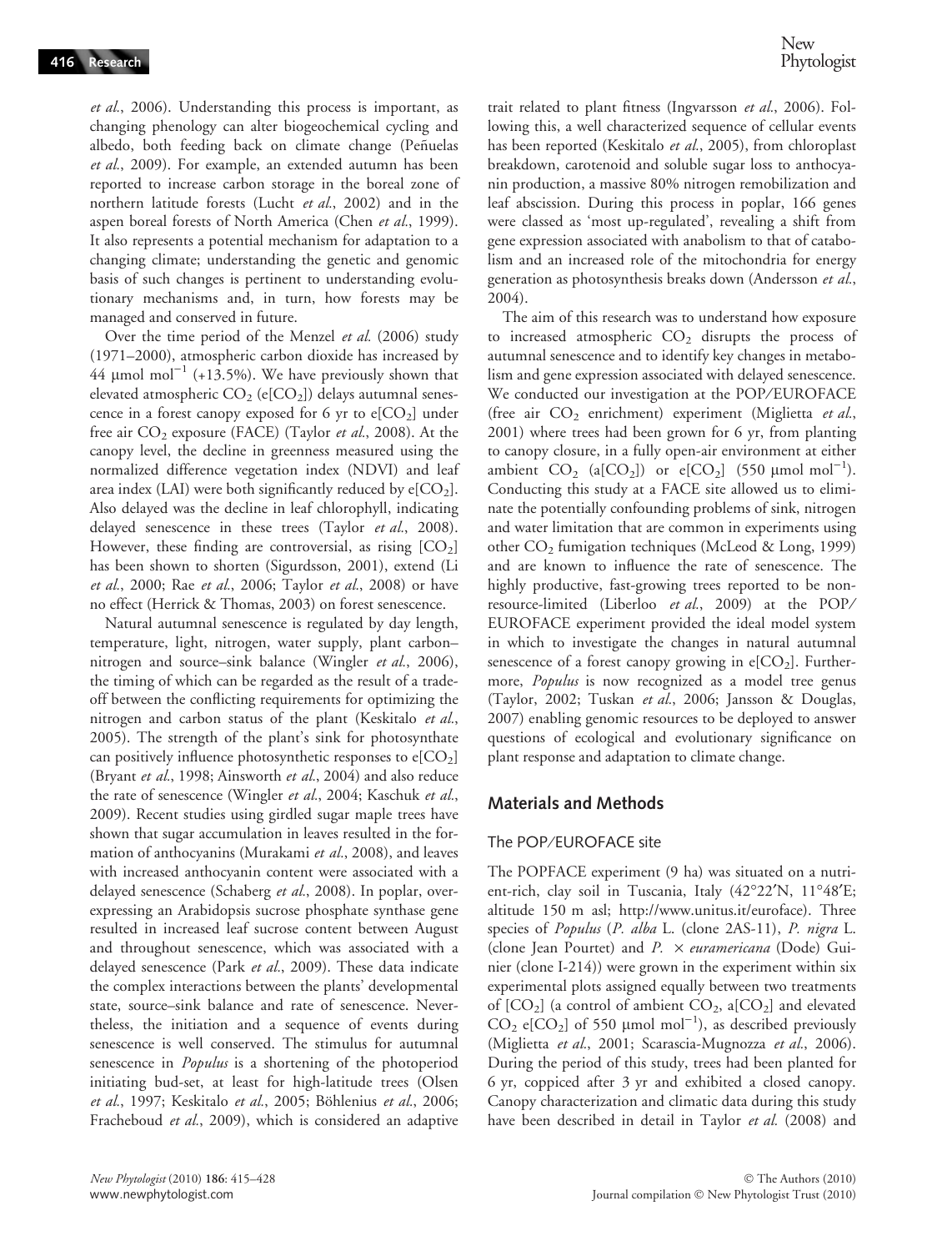only the ambient nitrogen subplots were used in this study, the same treatments as in Taylor et al. (2008). A strong chlorosis of the canopies in plots five and six was evident during this study and so these plots were discounted from any further analysis, as described in Liberloo et al. (2007). Daytime  $CO<sub>2</sub>$  enrichment was provided from bud burst until bud-set except during this study when  $CO<sub>2</sub>$  enrichment was continued throughout. The  $e[CO_2]$  measured at 1 min intervals was within a 20% deviation from the target concentration of 550 ppm for 94% of the time during the first 3 yr rotation, and for 78% of the time during the second rotation (Liberloo et al., 2009). The leaf sampling regime is described in the Supporting Information (Methods S1) and all sampled leaves were instantly placed in foil, added to a weighted bag and dropped from the canopy to be placed in liquid  $N_2$  (from removal until placing in liquid  $N_2$  was c. 10 s).

### Canopy level spectral reflectance

Canopy reflectance was measured with a field portable spectroradiometer (GER 3700) (GER, Buffalo, NY, USA; Mod. 3700), and a chlorophyll-specific NDVI (Gitelson & Merzlyak, 1994; Gamon & Surfus, 1999) was calculated as described in Taylor et al. (2008). Further details are given in Methods S2.

# Microarray hybridization

Total RNA was extracted using the protocol of Chang et al. (1993) and as described by Street et al. (2006). One hundred micrograms of total RNA was denatured  $(65^{\circ}C)$  for 10 min) with 2  $\mu$ l of anchored oligo(dt)<sub>20</sub> primer and this was taken for cDNA sysnthesis. A reverse transcription master mix was prepared. This consisted of 6  $\mu$ l 5 $\times$  -RT-buffer (first-strand buffer), 3 ll of 10 mM Dithiothreitol (DTT), 1 µl of 50 $\times$  deoxynucleoside triphosphate (dNTP) mix (a mix of dA, dC and dG), and aa-dUTP and dTTP in a ratio of 4 : 1 aa-deoxyuridine-triphosphate (dUTP) : deoxythymidine-triphosphate (dTTP)) (all Amersham UK, except for aa-dUTP, which came from Sigma UK), 1 µl RNase inhibitor and 2  $\mu$ l Superscript<sup>TM</sup> reverse transcriptase. After overnight synthesis of cDNA at  $48^{\circ}$ C, the reverse-transcription reaction was inhibited by addition of  $10 \mu l$  0.5 M EDTA and any remaining RNA was degraded by the addition of 10  $\mu$ l 1 M NaOH and heating at 65 $\degree$ C for 15 min. The remaining cDNA was then neutralized with 50 µl of 1 M Hepes (pH 7.5). The cDNA purification was carried out according to the manufacturer's instructions (Qiagen PCR purification kit) with the following exceptions. A phosphate-ethanol wash buffer (PWB: pH 8.0, 5 mM KPO4) was used instead of buffer PE (Qiagen) and two PWB steps were included. cDNA was then eluted via two elutions each with 30  $\mu$ l of 0.1 M NaHCO<sub>3</sub> (pH 9.0), and

1 µl of cDNA (60 µl total) was then taken for spectrometric quantification. The purified cDNA  $(59 \mu l \text{ total})$  was taken and  $35 \mu$  100 mM sodium acetate (pH 5.2) was added. Under minimal light, purified cDNA was added to an aliquot of CyDye<sup>TM</sup> ester (Amersham). Cy3 and Cy5 were added to the control and treatment, respectively, and for nearly 50% of the samples this orientation was reversed to account for any dye binding bias. The samples were gently agitated and then left in the dark at room temperature for 2 h. Following a dye-coupled cDNA purification step (using the Qiagen protocol except that an additional buffer PE wash step was included and two repeated elution steps were carried out), the labelled samples were randomly paired between control and treated samples. The total elute containing 200 µl Cy3-and-Cy5 coupled cDNA was concentrated down to  $25 \mu l$  in a spin concentrator (Eppendorf Concentrator 5301; Eppendorf, Cambridge, UK). The dyelabelled cDNA target  $(25 \mu l)$  was denatured by the addition of 50 µl formamide, 25 µl hybridization buffer (Amersham) was added and the sample was heated at  $95^{\circ}$ C for 1 min and then chilled on ice.

Microarray slides were purchased from PICME (http:// www.picme.at) and were estimated to represent  $c$ . 10 000 predicted gene models in the P. trichocarpa genome sequence (Rinaldi et al., 2007). The expressed sequence tags (ESTs) printed on the PICME poplar arrays were produced by INRA-Nancy (Rinaldi et al., 2007), INRA-Orleans (Déjardin et al., 2004) and the University of Helsinki (Brosché et al., 2005) within the framework of the LIGNOME and ESTABLISH programmes. Full MIAME-compliant details of the array content and production can be found at http://www.picme.at. An overview of the experimental design is illustrated in Fig. 1. In approach (i) a direct comparisons was conducted between replicate senescent samples (18 October) exposed to either elevated  $CO<sub>2</sub>$  treatment





Fig. 1 A schematic representation of the microarray hybridization design. (i) Nine replicate hybridizations are shown for probes obtained from Populus leaves sampled on 18 October 2004 with each CO<sub>2</sub> treatment represented in each hybridization. (ii) Two hybridizations are shown for senescence within each  $CO<sub>2</sub>$  treatment. The presenescent probe for each treatment was created by pooling probes from seven replicate leaves sampled from within the respective CO<sub>2</sub> environment.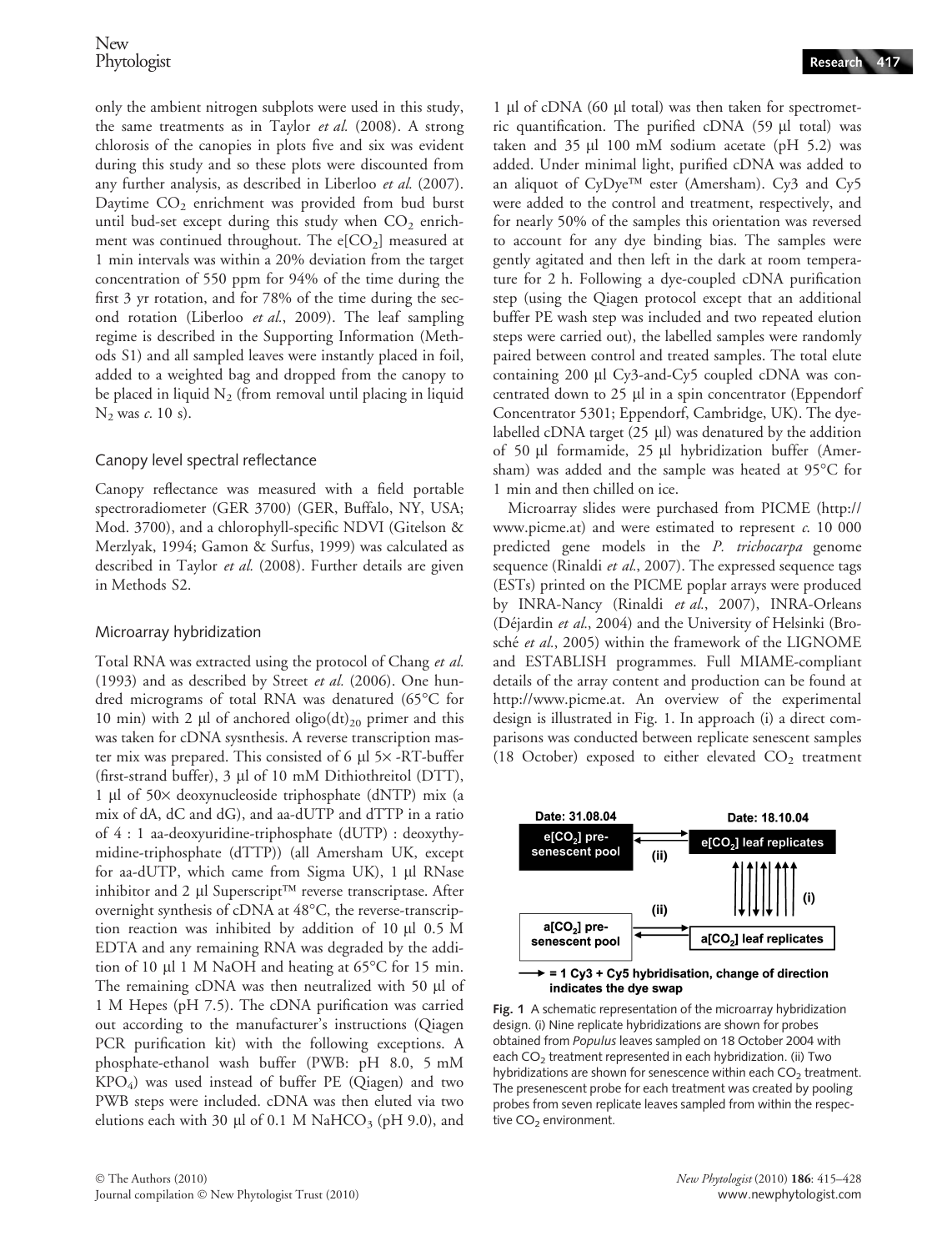$(e[CO<sub>2</sub>])$  or ambient  $CO<sub>2</sub>$  control (a[CO2]). Of the 12 leaves sampled per treatment on 18 October, RNA of sufficient quality was obtained from nine leaves per treatment. These nine samples were randomly paired so that each  $CO<sub>2</sub>$ treatment was represented in each pair. In approach (ii), comparisons between presenescent (31 August) and senescent material were undertaken using a common presenescent reference pool. For the progress of senescence in a[ $CO<sub>2</sub>$ ], the a[ $CO<sub>2</sub>$ ] reference pool was used and this was designated a[ $CO<sub>2</sub>$ ] senescence; in e[ $CO<sub>2</sub>$ ], the e[ $CO<sub>2</sub>$ ] reference pool was used and designated  $e[CO_2]$  senescence. Microarray hybridizations were carried out to directly assess the transcriptome changes occurring during senescence in a[ $CO<sub>2</sub>$ ] and e[ $CO<sub>2</sub>$ ]. RNA was extracted individually from presenescent (31 August 2004) leaves and then pooled. The pool for  $e[CO_2]$  consisted of seven samples (four from plot one and three from plot four), and the pool for  $a[CO_2]$  consisted of seven samples (four from plot two and three from plot three) (Fig. 1). In each pool, 100 μg of total RNA was established using  $14.3 \mu$ g of total RNA from each replicate leaf.

Prehybridization, hybridization and scanning of the PICME microarray slides, and normalization of the raw expression data are described in Methods S3. Raw image spots were flagged as 'bad' and removed from further analysis if the median signal intensity was less than 256 or equal to 65 535 (saturated). Images were also checked visually and abnormal spots and those far off the indexed spotting grid (dust, salt etc.) were also flagged as bad. Normalized data were then filtered based on A value (( $log_2R + log_2G$ )/2) to remove spots with low intensities in both channels (the threshold value for  $A$  was set to 8.0, equating to a raw intensity of 256 in both channels). The transcript profile data were analysed using linear models with  $B$  statistics implemented in the LIMMA (Smyth, 2004, http://bioinf.wehi. edu.au/limma/) package for the statistical software 'R' (http://www.r-project.org) to identify ESTs representing transcripts that may be differentially regulated (Diaz et al., 2003). The model contained only one specified factor for treatment, either  $e[CO_2]$  for the 18 October direct comparison between exposure to a[ $CO<sub>2</sub>$ ] and e[ $CO<sub>2</sub>$ ] (approach (i) in Fig. 1) or expression on 18 October for the comparison between the presenescent reference pools and the senescent material (approach (ii) in Fig. 1). Calculated B- and P-values are adjusted for multiple testing with a false discover rate (FDR) of 0.05 (Benjamini & Hochberg, 1995), which is considered a very conservative statistical analysis for FACE experiments of field-acclimated material (Leakey et al., 2009a). As the influence of senescence on transcript abundance can be very large for some transcripts (Andersson et al., 2004), this conservative statistical analysis was considered appropriate. Transcripts classed as significantly differentially expressed in  $e[CO_2]$  compared with a[ $CO<sub>2</sub>$ ] late in senescence (18 October 2004) and during senescence were those represented by ESTs with a *B*-value  $\ge$ 3. A B-value of zero is equal to a 50 : 50 probability of differential expression whereas a B-value of 3 represents approximately 95% certainty of differential expression  $(\exp(3)/(1 + \exp(3)) = 0.95$ , or 95%). We used a *B*-value of  $\geq 3$  and a twofold change in mean normalized expression as our threshold for declaring an EST as significantly differentially expressed. Expression levels for gene models were calculated from the mean data of all ESTs representing that model. Sequence annotation was obtained using the tblastx algorithm run by the DOE Joint Genome Institute (JGI, http://genome.jgi-psf.org). All microarray data generated have been deposited in the Gene Expression Omnibus (GEO) database as series GSE15874 and platforms GPL8472 and GPL8473.

#### Analysis of expression changes for genes representing multiple biochemical pathways

Microarray data were further analysed by MapMan (version 2.2.0; Thimm et al., 2004). Arabidopsis thaliana orthologue IDs were obtained using the gene model IDs of each EST sequence on the PICME array and the orthologue extractor function in PopGenIE (Sjödin et al., 2009). The mean  $log<sub>2</sub>$  ratios for all the *Populus* ESTs representing single Arabidopsis orthologue gene models were used in the Mapman pathway analysis. The Wilcoxon rank sum test was used within MapMan to identify any functional group of genes that exhibit a different behaviour in terms of expression profile compared with all the other remaining functional groups. Data were Benjamini Hochberg corrected in MapMan and  $P \le 0.05$  was considered the cut-off for identifying functional groups considered to have a different behaviour in terms of expression profiles. The pathway diagrams for anthocyanin biosynthesis were based on that described for Arabidopsis (Solfanelli et al., 2006) and additional information for Populus was obtained from Tsai et al. (2006).

# Real-time quantitative PCR (RT-qPCR)

The selection and validation of the internal reference gene are described in Methods S3. ESTs to be validated were searched by their EST name in the PICME database and the EST information was extracted from NCBI using accession number. Gene model information was downloaded from JGI. Real-time qPCR primers were designed using Beacon Design 5.0 (PREMIER Biosoft International, CA, USA) and the following criteria:  $T<sub>m</sub>$  of 55–60°C and PCR amplicon lengths of 115–160 bp, yielding primer sequences with lengths of 19–22 nucleotides and GC contents of 45–55%. Primers were also designed to amplify close to the 3¢-end of the transcripts or EST, and at least one primer of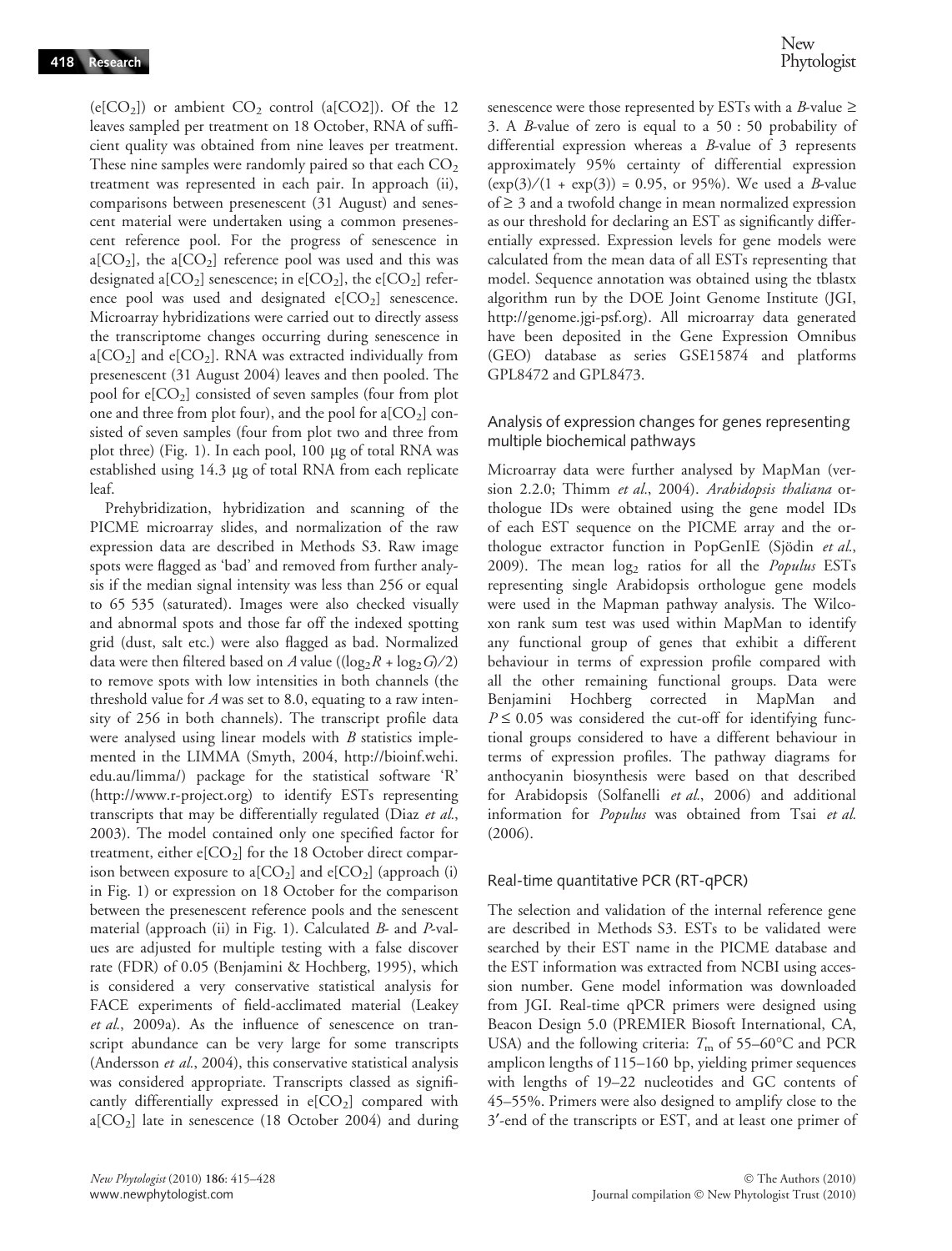New<br>Phytologist

a pair was designed to cover an exon–exon junction if possible. All primers used in this study were synthesized and desalted by Sigma-Genosys.

The protocols for cDNA synthesis and SYBR Green qPCR are described in Methods S4. The primer pairs used and mean Ct values of the reference gene are also reported in Methods S4.

#### Leaf biochemistry

Anthocyanin content frozen leaves were ground and 50 mg from each sample was used for analysis according to the method of Martin et al. (2002). Data were calculated from the mean of three technical repeats for eight replicate leaves per treatment (four per plot).

Soluble carbohydrates and starch Extraction and measurement of glucose, fructose, sucrose and starch content have been described previously (Rogers et al., 2006). Glucose, fructose and sucrose were extracted from frozen ground material using sequential incubations in ethanol. Starch was extracted from the residual material and converted to glucose. Glucose, fructose, sucrose and the glucose resulting from the starch degradation were then assayed using a continuous enzymatic substrate assay.

Statistical analysis of leaf biochemistry and spectral reflectance

Responses of leaf biochemistry during the progression of autumnal senescence were subjected to general linear model ANOVA (using Minitab® 15.1.0.0; Minitab Inc., Philadelphia, PA, USA), with the model: response =  $blockCO<sub>2</sub>$ and leaf was considered the unit of replication. No significant block  $\times$  CO<sub>2</sub> interactions were detected. Responses of canopy spectral reflectance during the progression of autumnal senescence were analysed by a two-way ANOVA with repeated measures in SPSS (SPSS 16.0 for windows) with the model: response = time $|CO<sub>2</sub>|\$ 

#### Results and Discussion

The trees used in this study exhibited a net increase in photosynthesis (Tricker et al., 2005; Liberloo et al., 2007), increased biomass production (Liberloo et al., 2009), a significantly reduced leaf nitrogen (on a leaf mass basis) (Liberloo et al., 2007) and were considered not to be resource-limited (Liberloo et al., 2009). Taylor et al. (2008) established that the field-grown poplar trees in this study exhibit delayed autumnal senescence in response to growth at e[ $CO<sub>2</sub>$ ] (Taylor *et al.*, 2008) and here we unravel the gene expression and biochemical changes that are associated with this response. Fig. 2a shows images across 2 yr for the senescing canopies. A canopy-modified NDVI (a chlorophyll-



**(a)**



Fig. 2 The influence of elevated  $[CO<sub>2</sub>]$  (e $[CO<sub>2</sub>]$ ) on canopy chlorophyll content and leaf anthocyanin content during senescence in Populus. (a) Digital images of an ambient  $CO<sub>2</sub>$  (a[CO<sub>2</sub>]) and an  $e[CO<sub>2</sub>]$  plot during senescence and on two separate years. (b) The chlorophyll specific normalized difference vegetation index (modified NDVI, where  $R_{750}$  and  $R_{705}$  are the reflectance at 750 nm and 705 nm respectively) measured over the  $e[CO<sub>2</sub>]$  (closed bars) and a[CO<sub>2</sub>] (open bars) canopies at three time-points through October 2004 (mean  $\pm$  SE;  $n = 4$ ). (c) Extractable leaf anthocyanin content in leaves senescing in either e[CO<sub>2</sub>] (closed bars) or a[CO<sub>2</sub>] (open bars) (mean  $\pm$  SE;  $n = 8$ ).

specific NDVI) (Gitelson & Merzlyak, 1994; Gamon & Surfus, 1999) was used to estimate changes in whole-canopy

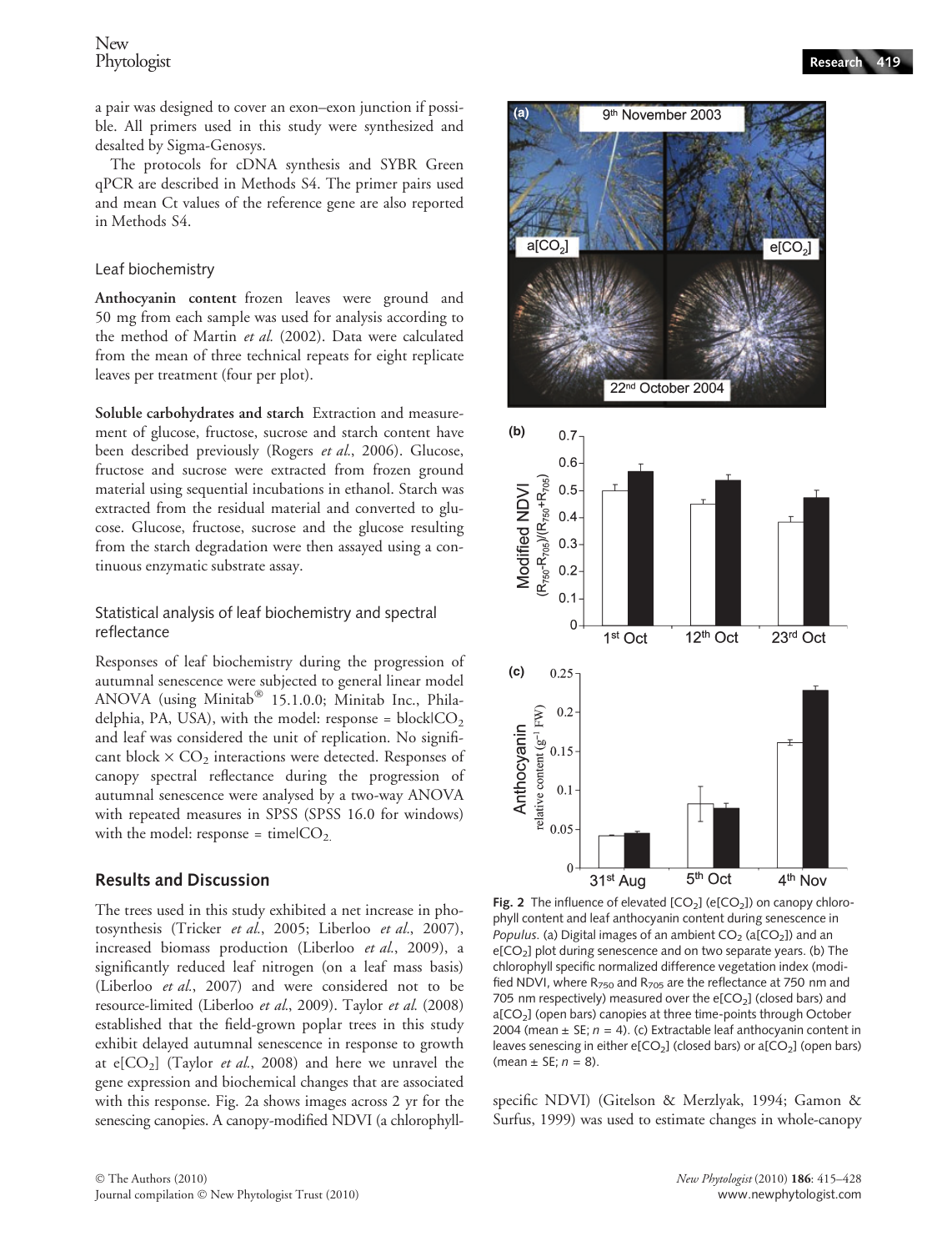chlorophyll content during October 2004 (Fig. 2b). As expected during senescence, modified NDVI declined significantly with time  $(F_{2,6} = 115.2, P \le 0.001)$ , and at all time points modified NDVI was significantly greater in e[CO<sub>2</sub>] ( $F_{1,3}$  = 104.1,  $P \le 0.01$ ). This indicates that the canopy contained more chlorophyll in  $e[CO_2]$  than in  $a[CO<sub>2</sub>]$  during this period and is in agreement with the extracted leaf chlorophyll content reported in Taylor et al. (2008). There was no significant interaction between  $CO<sub>2</sub>$ treatment and time. Our study provides the first snapshot of what may be occurring within the metabolism of these trees during senescence in  $e[CO_2]$ . Initially we focused on genes that exhibited a statistically significant change in regulation in  $e[CO_2]$  during senescence, as evident from the microarray EST data. These data identified a significant upregulation of key transcripts in anthocyanin biosynthesis. In addition, functional groups of genes were examined which, together, exhibited a significant change in regulation. These data from direct comparison between an  $e[CO_2]$  and  $a[CO<sub>2</sub>]$  late in senescence (18 October) are presented in Fig. 3. Changes in the leaf transcriptome between nonsenescent and senescent leaf material in either  $e[CO<sub>2</sub>]$  or  $a[CO<sub>2</sub>]$  were also examined, and changes in leaf metabolism identified. These data, representing the changes between nonsenescent and senescent material, are presented in Figs 4 and 5. Leaf anthocyanin content and soluble and insoluble carbohydrate contents were also measured to support the data identified from the microarrays.

#### Identifying the genes most significantly influenced by  $e[CO<sub>2</sub>]$  late in autumnal senescence

The effect of senescence in  $e[CO_2]$  on transcript abundance for c. 10 000 predicted gene models in the P. trichocarpa



Fig. 3 A representation of transcript abundance from the late senescence (18 October 2004) microarray experiment displaying differential gene expression involved in metabolism (a) and anthocyanin biosynthesis (b). (a) Each coloured square represents the mean log<sub>2</sub> expression data for the Arabidopsis orthologue calculated from the Populus expressed sequence tag (EST) expression data. The logarithmic colour scale bar ranges from -1.5 (dark blue, representing a threefold down-regulated gene in elevated [CO<sub>2</sub>] (e[CO<sub>2</sub>])) to +1.5 (dark red, representing a threefold up-regulated gene in e[CO<sub>2</sub>]). (b) Log<sub>2</sub> transcript abundance data for *Populus* gene models involved in anthocyanin biosynthesis, as a function of (e[CO<sub>2</sub>]/ambient CO<sub>2</sub> (a[CO<sub>2</sub>])) expression (the logarithmic colour scale bar ranges from -2.0 to >2.0, dark blue to dark red). Genes coding for enzymes in this pathway were identified using the Populus EST sequence data and annotation and obtaining the Arabidopsis orthologue gene model. Coloured circles represent Populus gene models predicted to code for enzymes involved in each metabolic step. Pathway diagrams were constructed using Solfanelli et al. (2006) and Tsai et al. (2006). The expression data and annotations for (b) are given in the Supporting Information, Table S3.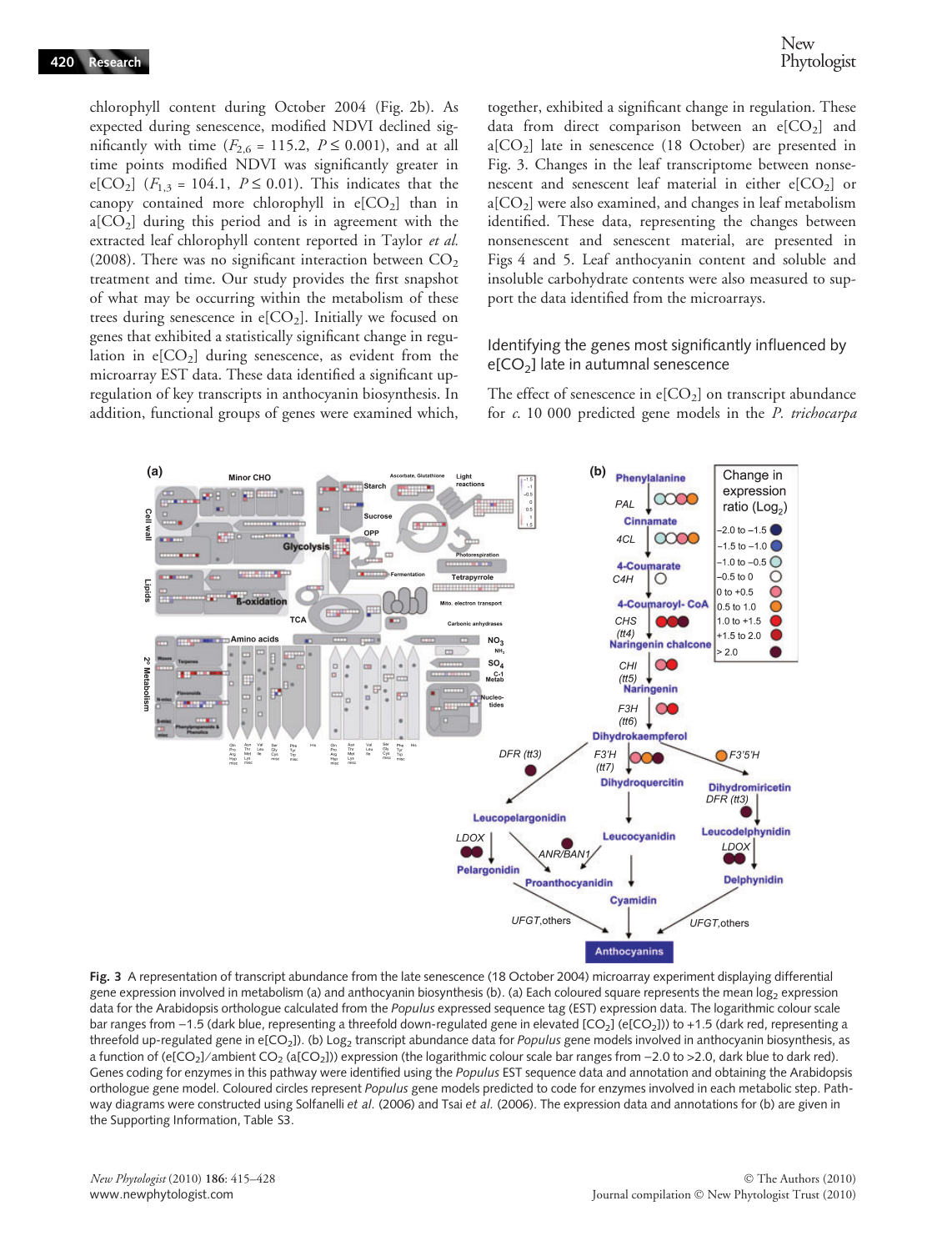

Fig. 4 A representation of transcript abundance during senescence in either ambient  $CO_2$  (a[CO<sub>2</sub>]) or elevated [CO<sub>2</sub>] (e[CO<sub>2</sub>]). (a) Venn diagrams giving the numbers of expressed sequence tags (ESTs) representing significantly differentially expressed genes during senescence upregulated in common and unique to each [CO2] (i), and down-regulated (ii). (b, c) MapMan metabolism overview maps representing changes in transcript abundance during senescence in a[CO<sub>2</sub>] (b) and e[CO<sub>2</sub>] (c) as a function of Populus EST expression data (18 October/31 August) within each CO<sub>2</sub> environment averaged by Arabidopsis orthologue. The normalized expression values for all ESTs classed as significantly differentially expressed through the process of senescence in e[CO<sub>2</sub>] are reported in Supporting Information, Tables S4 and S5, and those during senescence in a[CO<sub>2</sub>] are in Tables S6 and S7. (d) The mean normalized expression ratio (log<sub>2</sub>) are for those functional groups that exhibited a significantly (Benjamini Hochberg corrected Wilcoxon rank sum test) different behaviour in terms of expression profiles compared with all the other remaining groups during senescence in e[CO<sub>2</sub>] (closed bars). The expression ratio for the same group is given for senescence in a[CO<sub>2</sub>] (open bars) and P-values are reported as follows: \*P  $\leq$  0.05, \*\*P  $\leq$  0.01, \*\*\*P  $\leq$  0.001, \*\*\*\*P  $\leq$  0.0001. Functional groups are annotated in MapMan as follows: 1, PS light reactions; 2, secondary metabolism, flavonoids; 3, secondary metabolism, phenylpropanoids; 4, glycolysis; 5, amino acid metabolism, synthesis, aromatic aa, chorismate; 6. TCA cycle.

genome sequence (Rinaldi et al., 2007) was tested using the PICME microarray. Differential gene expression between e[ $CO<sub>2</sub>$ ]- and a[ $CO<sub>2</sub>$ ]-grown leaves was assessed on 18 October during the latter phase of senescence. Canopy leaf area index (LAI) at this time had declined by 43 and 37% from 31 August in a[ $CO<sub>2</sub>$ ] and e[ $CO<sub>2</sub>$ ] treatments, respectively (data not shown). A robust statistical analysis using Bayesian statistics with a FDR of 0.05 was applied to identify the most consistently and significantly differentially expressed transcripts during senescence. This approach is considered by some to be very stringent for FACE experiments (Leakey et al., 2009a). For example, in the study by Taylor et al. (2005) zero transcripts would have been classed as significantly differentially expressed at this level of significance. Transcripts represented by 66 ESTs were classed as significantly differentially expressed using a Bayesian log odds (*B*-stat) cut-off value of  $\geq 3$ . Of these, 15 were significantly up-regulated in e[CO<sub>2</sub>], 13 of which were also  $\geq$  twofold up-regulated and these are given in Table S1; 51 were significantly down-regulated, 38 of which were also  $\geq$  twofold down-regulated and these are given in Table S2. The two most significantly differentially expressed transcripts showing the greatest increase in abundance in the  $e[CO_2]$  treatment were annotated as leucoanthocyanidin dioxgenase (LDOX, clone id R71B12) and dihydroflavonol reductase (DFR, clone id RSH03D11), exhibiting a normalized change in transcript abundance (e[CO<sub>2</sub>]/a[CO<sub>2</sub>]) of 39.6  $(5.3 \text{ log}_2)$  and 19.3  $(4.3 \text{ log}_2)$ , respectively (Table S1). The gene models for the two Arabidopsis orthologues of these were identified (LDOX gene model at4g22880 and DFR gene model at5g42800) and the mean normalized increases in transcript abundance (e[ $CO<sub>2</sub>$ ]/a[ $CO<sub>2</sub>$ ]) for all (not only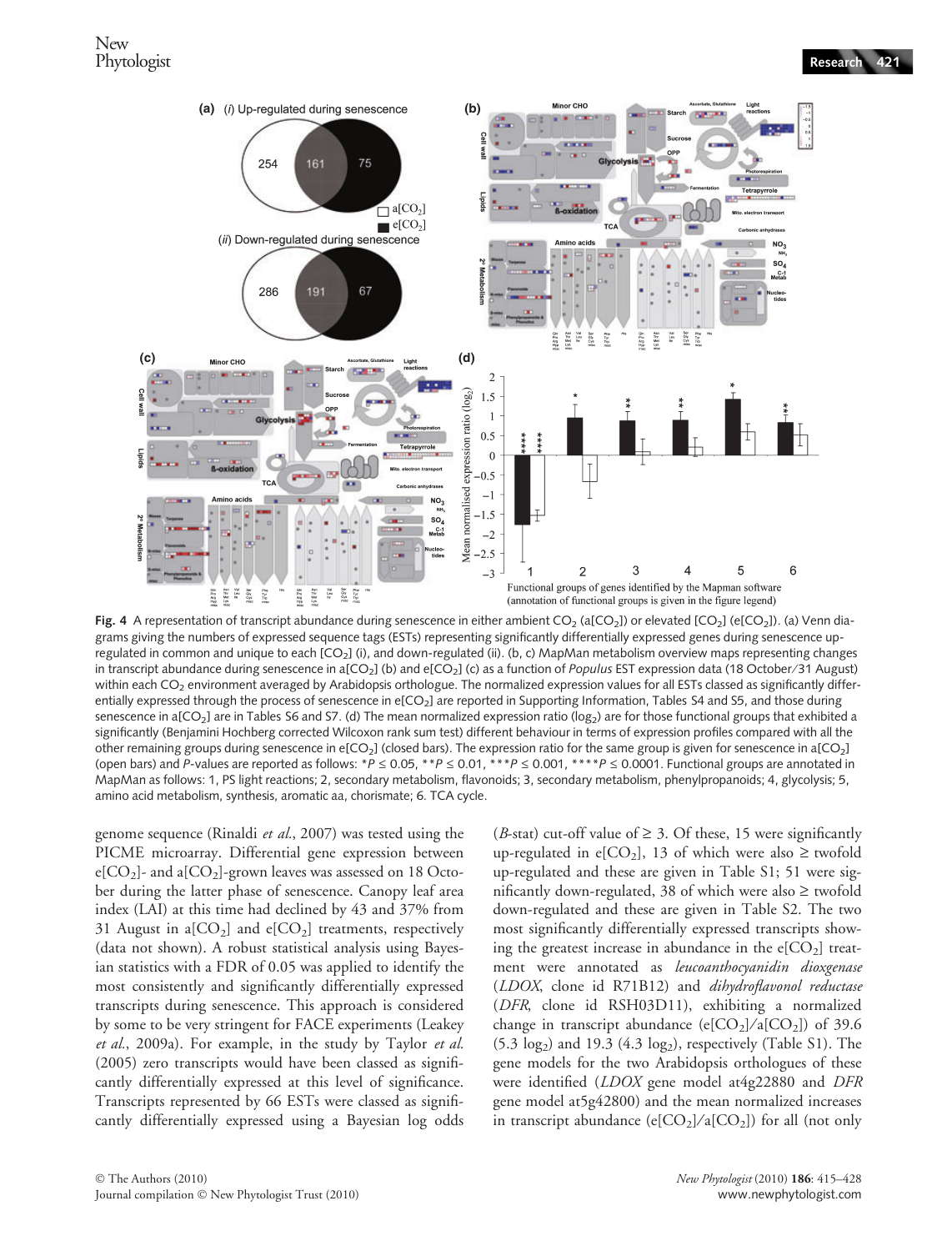

Fig. 5 The influence of elevated [CO<sub>2</sub>] (e[CO<sub>2</sub>]) on gene expression within the anthocyanin biosynthetic pathway and leaf sucrose and starch content during senescence (between 31 August and 18 October). (a) Log<sub>2</sub> expression data for Populus gene model from two replicate hybridizations for each CO<sub>2</sub> treatment calculated as ((e[CO2] 18 October/31 August)/(ambient CO<sub>2</sub> (a[CO<sub>2</sub>]) 18 October/31 August)). The pathway diagram was constructed using Solfanelli et al. (2006) and Tsai et al. (2006). The expression data and annotations for (a) are given in Supporting Information, Table S9. (b, c) Data for leaf sucrose (b) and starch content (c) in both a[CO<sub>2</sub>] (open bars) and e[CO<sub>2</sub>] (closed bars)  $(n = 8)$ . P-values are reported as follows: \*P  $\leq$  0.05, \*\*P  $\leq$  0.01, \*\*\*P  $\leq$  0.001; where no P-value is reported, data were not significant.

those classed as significant) of the Populus ESTs showing homology to these Arabidopsis orthologues were 16.7  $(4.1 \text{ log}_2)$  and 30.2  $(4.9 \text{ log}_2)$ , respectively. These two transcripts code for enzymes in the anthocyanin biosynthetic pathway of *Populus* (Tsai et al., 2006). Correlations between these changes in transcript abundance and leaf anthocyanin content were investigated, with anthocyanin content measured on three occasions in August, October and November. Irrespective of  $CO<sub>2</sub>$  treatment, leaf anthocyanin increased over time from late August to early November, as expected during senescence (Keskitalo et al., 2005). Although not statistically significant, anthocyanin content had increased by 413% in  $e[CO_2]$  compared with a 342% increase in  $a[CO<sub>2</sub>]$  between 31 August and 4 November, resulting in a 23% increase in the anthocyanin content by 4 November in  $e[CO_2]$  compared with a $[CO_2]$  (Fig. 2c).

# Identifying the pathways most significantly influenced by  $e[CO_2]$  late in autumnal senescence

Although a relationship between mRNA and protein concentrations can be inferred here for anthocyanin biosynthesis, this may often not be the case (Feder & Walser, 2005). Therefore, by grouping genes into functional categories,

Andersson et al. (2004) considered that mean values should represent a good approximation of the relative effort that plants are making to synthesize the proteins of the respective categories. Using the pathway analysis software MapMan (http://gabi.rzpd.de/projects/MapMan/), the metabolism overview map was explored against the Arabidopsis TAIR 8 database. Functional groups of genes which together exhibit a statistically significantly different behaviour in terms of expression profiles compared with all the other remaining functional groups were identified. The mean expression data were calculated for each EST passing the quality controls (i.e. not flagged as bad) from the late senescent replicate microarray hybridizations. Of the 13 241 ESTs with expression data, 12 491 exhibited homology with the Arabidopsis genome, and unique Arabidopsis orthologue gene models numbered 4712. The mean log<sub>2</sub> expression data for each Arabidopsis orthologue was imported into MapMan and the functional groups within the metabolism class were analysed (Fig. 3a). The statistically significant differentially regulated functional groups (BINs) were BIN 16.8 secondary metabolism of flavonoid biosynthesis  $P \leq 0.02$  (mean normalized expression ratio,  $e/a = 4.56$  (2.19 log<sub>2</sub>)) and BIN 4 glycolysis  $P \le 0.04$  (mean normalized expression ratio, e/a = 2.39)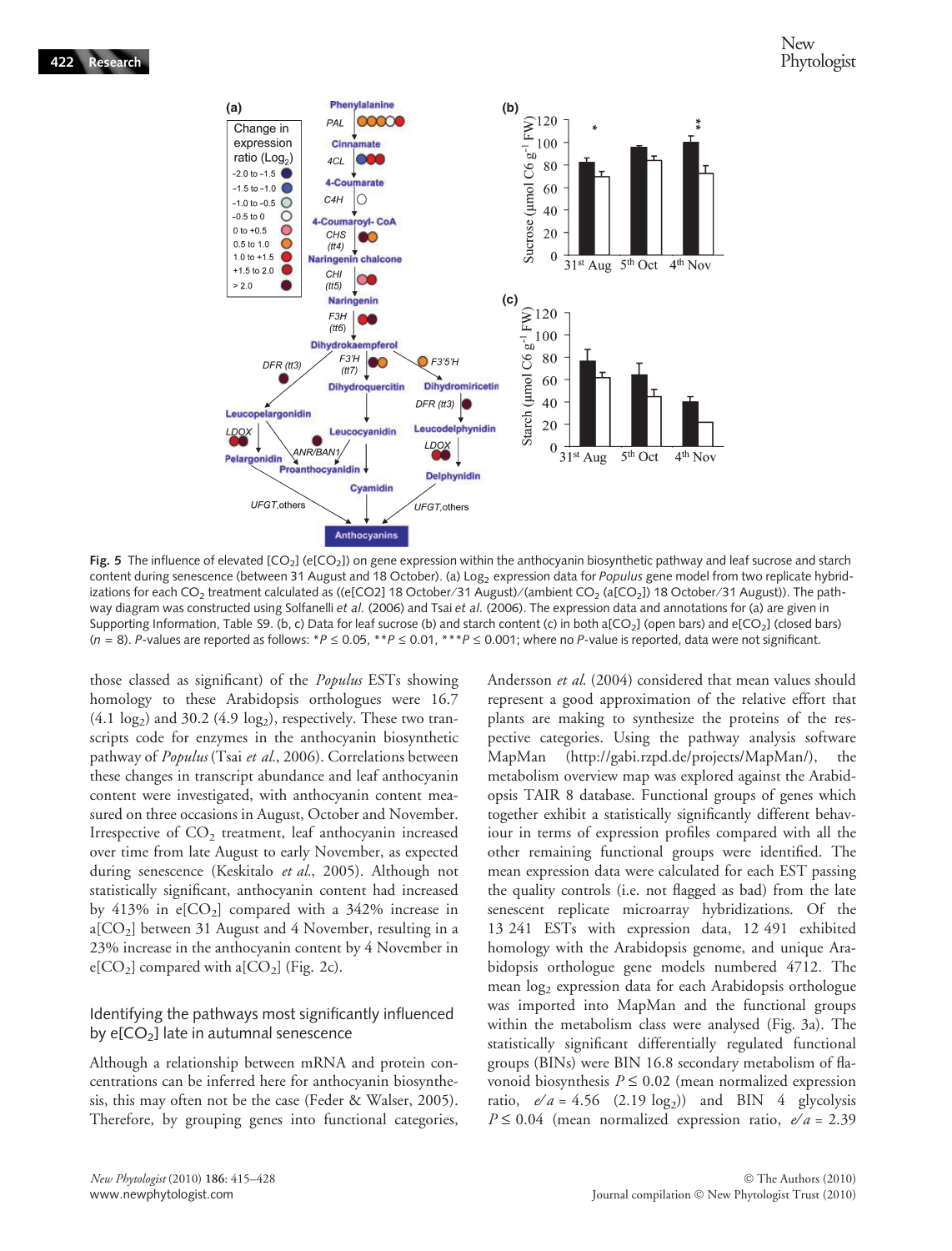$(1.26 \log_2)$ ). This approach provided further support for up-regulation of secondary metabolism, leading to anthocyanin biosynthesis in  $e[CO_2]$  compared with a $[CO_2]$ -grown leaves.

In Populus the flavonoid biosynthetic pathway contains increased gene copy numbers for many enzymes when compared with Arabidopsis (Tsai et al., 2006) and so the mean expression data for each Populus gene model was used. Fig. 3b shows that transcript abundance for enzymes catalysing the biosynthetic pathway from phenylalanine to anthocyanin were generally increased in  $e[CO_2]$ . Table S3 gives the expression data for each EST, Populus gene models and the Arabidopsis orthologues used in Fig. 3(b). The variance for multiple ESTs forming expression data for individual gene models is also given. Although post-transcriptional processes play an important role in regulating metabolism, the greater transcript abundance for nearly the entire pathway (rather than just a small number of enzymes) provides strong evidence for a transcriptionally driven mechanism responding to  $e[CO_2]$  and leading to increased anthocyanin biosynthesis. Anthocyanin pigments have a multifaceted protective role in leaves, including protection from UV damage, pathogens, photoinhibiton, photo-oxidative stress and scavenging free radicals (Gould, 2004). The increased anthocyanin biosynthesis seen here is consistent with the idea that induction of stress-responsive pathways can extend the viability of senescing cells (Buchanan-Wollaston et al., 2005). Diaz et al. (2006) suggest that anthocyanin may influence leaf life span by protecting from photo-oxidative stress, and Schaberg et al. (2008) identified a delay in abscission layer formation during autumnal senescence in sugar maple leaves containing increased anthocyanin.

# Identifying the genes most significantly influenced by  $e[CO_2]$  during the progression of autumnal senescence

To determine whether this shift in metabolism late in senescence was in response to delayed senescence, changes in leaf transcript abundance and selected metabolites were examined. Differential gene expression between the presenescent (31 August) and the senescent canopies (18 October) was investigated (Fig. 4) using RNA from a presenescent reference pool, similar to the approach of Andersson et al. (2004). During senescence in a[ $CO<sub>2</sub>$ ], normalized transcript abundance was calculated as (18 October/31 August) and 892 ESTs representing 417 unique Populus gene models were significantly differentially expressed ( $\geq 3$  B-value and  $\ge$  twofold change). In the e[CO<sub>2</sub>]-treated canopies, 494 ESTs representing 196 unique Populus gene models were classed as significantly differentially expressed; fewer ESTs representing significantly differentially expressed transcripts occurred in  $e[CO_2]$  (Fig. 4a). These differences are interesting as they suggest that the senescence transcriptional programme was disrupted by the  $e[CO_2]$  treatment. Using a different microarray platform, Andersson et al. (2004) identified 201 ESTs representing 166 unique Populus gene models as the most up-regulated during senescence in Populus tremula. The ESTs representing transcripts exhibiting a twofold change in normalized transcript abundance and a significant B-value, and unique to senescence in each CO<sub>2</sub> environment, are reported in Tables S4–S7. Although the Andersson et al. (2004) study and the data reported here used different microarray platforms, of the significantly upregulated transcripts during senescence in  $e[CO_2]$ , only seven had commonality with Andersson's up-regulated list, whilst in a $[CO<sub>2</sub>]$  this numbered 15 (EST data for these are reported in Table S8). Beyond the use of different microarray platforms, the lack of commonality in expression changes during senescence between these studies is a surprise. Species differences, tree environment and leaf position in the tree (upper canopy in this study and lower canopy in Andersson et al. (2004)) were also very different which may begin to explain some of the differences seen. The onset of senescence is strongly controlled by changing photoperiod; however, the lack of commonality here may indicate how different biotic and abiotic factors influence the progression of senescence. Systemic differences between these studies (i.e. methodology for declaring EST data as significant) may also account for the lack of commonality. During senescence in  $e[CO_2]$ , ESTs representing four Arabidopsis orthologue gene models in the anthocyanin biosynthetic pathway were among the most abundant (Table S4). These represented the Arabidopsis orthologue gene models: at4g22880 (LDOX), at5g42800 (DFR), at2g37040 (Phenylalanine ammonia lyase, PAL1) and at5g05270 (chalcone-flavanone isomerise, CHI). The mean normalized increases in transcript abundance in  $e[CO_2]$  were 20.26  $(4.3 \log_2)$ , 12.75  $(3.7 \log_2)$ , 8.36  $(3.1 \log_2)$  and 6.31  $(2.7 \log_2)$ , respectively, for each of these gene models. Of these gene models, both those expressing the products LDOX and DFR were among those that were at least fourfold up-regulated and CHI was between two- and fourfold up-regulated during the development of bud dormancy in *Populus* (Ruttink et al., 2007).

# Identifying the pathways most significantly influenced by  $e[CO<sub>2</sub>]$  during the progression of senescence

The MapMan software was used to identify functional groups of genes which together exhibited a significantly different behaviour in expression during the progression of senescence in either a $[CO_2]$  or  $e[CO_2]$  (18 October/31 August), with data presented in Fig.  $4(b)$ –(d). To identify changes in transcript abundance between senescence in  $a[CO_2]$  and senescence in  $e[CO_2]$  the sequences for all expression data represented by ESTs existing in both  $CO<sub>2</sub>$ environments and passing quality control were taken. These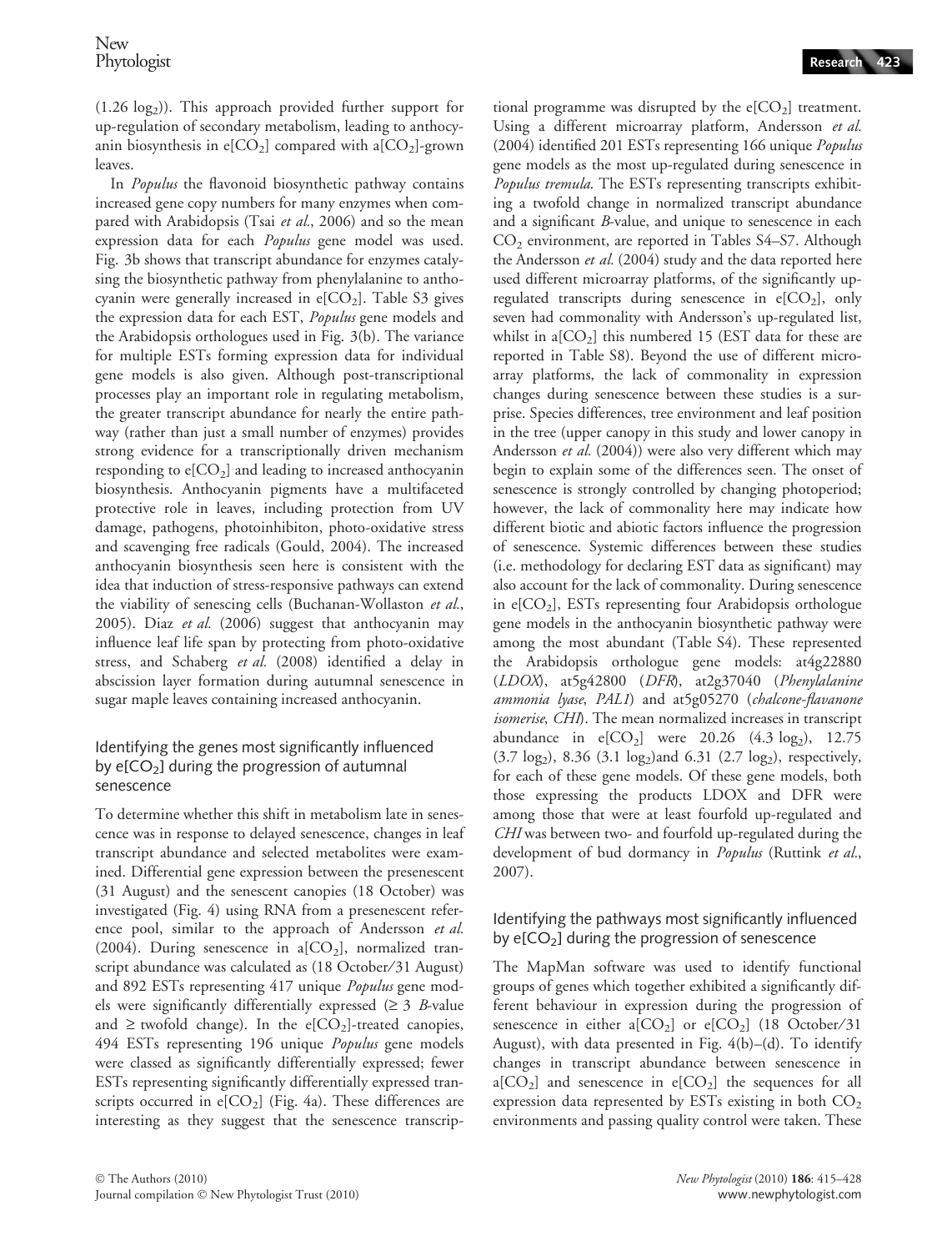numbered 7404 ESTs: 7171 showed homology to Arabidopsis and, of these sequences, 2148 were classed as unique Arabidopsis orthologue gene models. Figure 4(b) represents functional groups within the metabolism overview in a[ $CO<sub>2</sub>$ ] and Fig. 4(c) represents groups in e[ $CO<sub>2</sub>$ ]. In both  $CO<sub>2</sub>$  environments, these figures show a significant downregulation of genes involved in the light reactions of photosynthesis, as would be expected. It is notable that the mean down-regulation of this functional group was greater in  $e[CO_2]$  than in a $[CO_2]$  (Fig. 4d). It is possible that anthocyanin accumulation results in a stabilization of photosynthetic proteins and pigments in  $e[CO_2]$ , and thus delayed functional senescence despite induction of the senescence programme at the transcriptional level. During senescence in  $e[CO_2]$ , the phenylpropanoid and flavonoid biosynthetic pathways were significantly up-regulated (18 October/31 August),.  $1.84$  (0.88 log<sub>2</sub>) and  $1.93$  (0.95 log<sub>2</sub>), respectively, while during senescence in  $a[CO_2]$  the flavonoid biosynthetic pathway was down-regulated  $0.63$  (-0.67 log<sub>2</sub>) (Fig. 4d). Studies of developing and mature soybean have shown an  $e[CO_2]$ -induced increase in transcripts associated with glycolysis (Ainsworth et al., 2006; Leakey et al., 2009b) and data here support this. Both the glycolytic pathway and the TCA cycle were significantly up-regulated during senescence in  $e[CO_2]$ , as were genes for enzymes of the shikimate pathway leading to chorismate biosynthesis, a precursor for the aromatic amino acids such as phenylalanine (Fig. 4d). Taken together, these data indicate a shift in metabolism between senescence in a[ $CO<sub>2</sub>$ ] and e[ $CO<sub>2</sub>$ ], which appears to coincide with an up-regulation of glycolysis and secondary metabolism. The change in transcript abundance was calculated from EST expression data as a function of (senescence in e[CO<sub>2</sub>])/(senescence in a[CO<sub>2</sub>]), and the mean Populus gene model expression data for the anthocyanin biosynthetic pathway is given in Fig. 5(a). The pathway analysis (Fig. 5a) and data from the EST statistical analysis (Table S4) all indicate an active up-regulation of the anthocyanin pathway during the progress of senescence in  $e[CO_2]$  compared with that in  $a[CO_2]$ . This supports the transcript data obtained from a direct comparison between  $CO<sub>2</sub>$  growth environments late in senescence (Fig. 3b) and the leaf anthocyanin content data (Fig. 2c).

#### Leaf carbohydrate contents

As photosynthate production declines during the active process of senescence, energy is generated by mitochondrial respiration through processes such as beta-oxidation (Andersson et al., 2004). During senescence in  $e[CO_2]$ , it could be postulated that metabolism through glycolysis was still sufficient for energy generation, and the products of this metabolism were used in flavonoid biosynthesis. If this were the case, substrate for glycolysis should be present in  $e[CO_2]$ -exposed leaves and beta-oxidation could be expected to be up-regulated in the a[ $CO<sub>2</sub>$ ] leaves. Although not classed as a significantly up-regulated functional group, those genes comprising BIN 11.9.4.2: (lipid metabolism.lipid degradation.beta-oxidation) exhibited increases in mean normalized expression during senescence in  $a[CO_2]$ compared with  $e[CO_2]$  of 4.20 (2.07 log<sub>2</sub>) and 3.07 (1.62 log2), respectively (data not shown, but extracted from Fig. 4b,c). Sucrose and starch contents were increased in  $e[CO_2]$ , although this was only significant at two time points and only for sucrose (Fig. 5b,c). A gradual increase in sucrose content was apparent from August to November in  $e[CO_2]$  (Fig. 5b). This is in contrast to leaves sampled in the growing season before the onset of senescence and during a preceding year where, in  $e[CO_2]$ , no accumulation of sucrose or hexoses were observed (Davey et al., 2006). During senescence, starch content declined in all leaves, suggesting that catabolism contributed to the energy requirements of the leaf (Fig. 5c). Glucose and fructose contents are reported in Fig. S1. During senescence, the glucose content of leaves decreased and no significant difference was reported between treatments for either glucose or fructose.

#### Additional microarray confirmation using RT-qPCR

Transcript abundance data derived from the microarray hybridizations for the pathways reported here are consistent with the findings from leaf biochemical assays of anthocyanin and carbohydrate contents. Real-time qPCR was used to further assess the reliability of the microarray data and particularly to observe the  $CO<sub>2</sub>$  influences on *LDOX* transcript abundance. Primers were designed against the sequences of three genes up-regulated and three down-regulated in  $e[CO_2]$  on 18 October. The expression of these genes was quantified using RT-qPCR and normalized with PDF1 as a reference gene. Fig. S2 shows good confirmation between the microarray data and those from RT-qPCR. The relative expression of *LDOX* between the late growing season and late senescence samples was also examined using RT-qPCR. A clear up-regulation of *LDOX* during senescence in  $e[CO_2]$  can be seen, with the opposite occurring in  $a[CO<sub>2</sub>]$  (Fig. S2, inset).

#### Summary

Once autumnal senescence in Populus is initiated by a change in photoperiod (Olsen et al., 1997; Keskitalo et al., 2005; Böhlenius et al., 2006), the balance between reactive oxygen species (ROS) production and ROS scavenging can determine the rate of senescence (McKersie et al., 1988; Buchanan-Wollaston et al., 2003; Gepstein et al., 2003). We have shown that leaf sucrose content was significantly increased by exposure to  $e[CO_2]$ , while glucose and fructose were not affected, and that this may act as a signal to stimulate the synthesis of anthocyanin. This supports findings in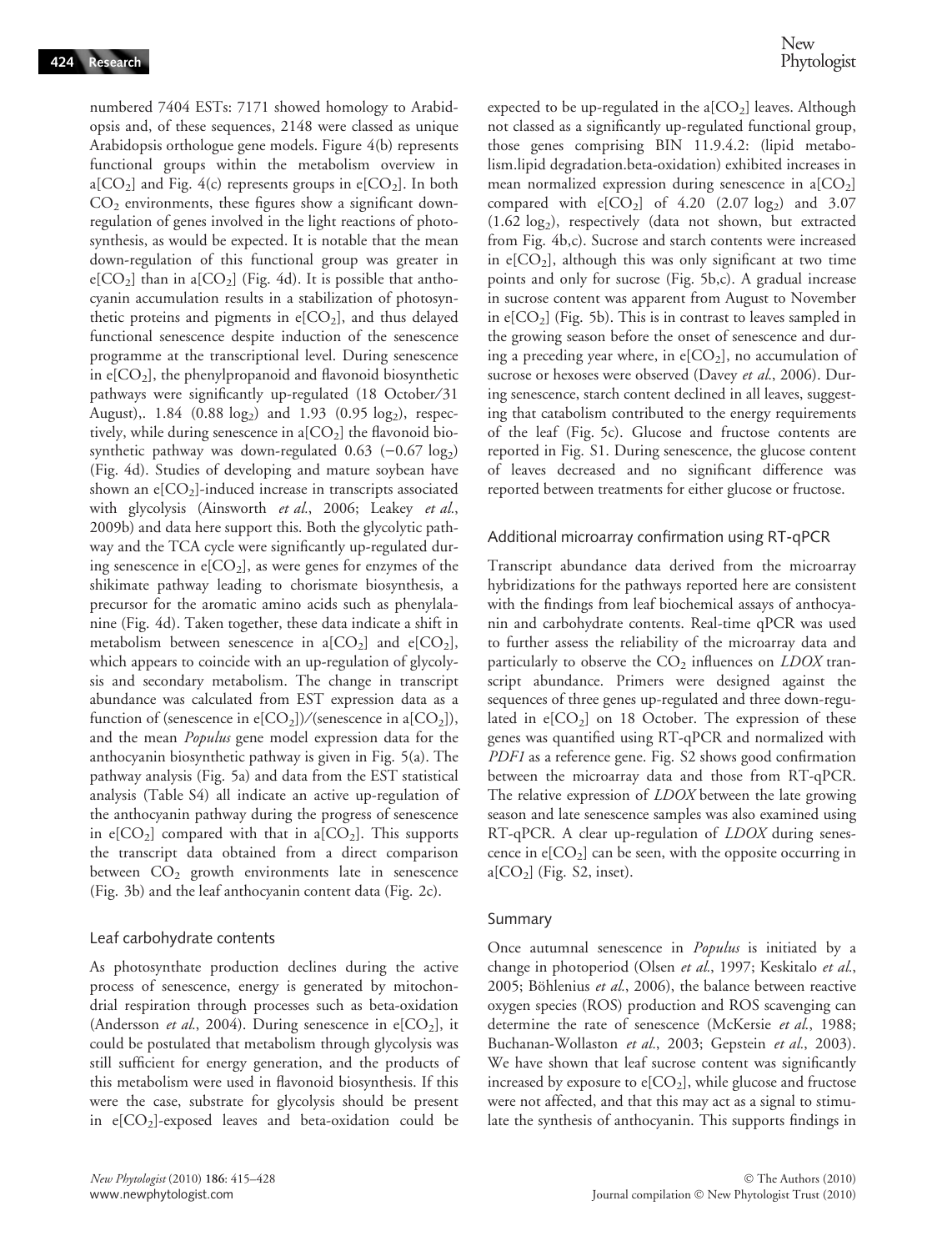several contrasting plant species and organs and is supported by work on the mutant *pho3* (Lloyd & Zakhleniuk, 2004). In this sucrose-export mutant (pho3), LDOX and DFR were up-regulated by 190 and 31 times, respectively, again linking leaf sucrose content and anthocyanin biosynthesis. Direct sugar induction of anthocyanin biosynthesis in Arabidopsis has also been reported (Teng et al., 2005; Solfanelli et al., 2006). Furthermore, the association between  $e[CO_2]$  and the partitioning of carbon to the synthesis of secondary metabolites was evident in tobacco plants exposed to an  $e[CO_2]$  of 1000 ppm (Matros *et al.*, 2006). The Matros et al. (2006) study provides evidence for a direct link between e[ $CO<sub>2</sub>$ ], an increased leaf C : N ratio and an increased activity of phenylalanine ammonia lyase (PAL), a key enzyme catalysing the first committed step in the biosynthesis of phenylpropanoids, with a concomitant increase of secondary metabolites. Long-lived trees, such as Populus, have evolved strategies for defence, dormancy and wood formation that may not be well represented in the genomes of annuals such as Arabidopsis. Enzymes involved in the flavonoid biosynthetic pathway leading to anthocyanin production are coded by multiple copy genes in Populus and generally single copy genes in Arabidopsis, for example, *LDOX* and *DFR* (Tsai et al., 2006). This study further highlights the importance of using Populus as a model to study natural autumnal senescence (Jansson & Douglas, 2007) and the open-field environment as essential to gaining a mechanistic understanding of how trees may respond in the natural environment, using fully replicated and designed field experimentation (Taylor et al., 2005).

In conclusion, we have identified an association between delayed autumnal senescence in  $e[CO_2]$ , with a change in leaf carbohydrate status, gene expression profiles and anthocyanin content. It is possible that this may be a secondary response to other factors. For example, canopy temperature is often increased during growth in  $e[CO_2]$  at FACE sites, as is evident for soybean (Long et al., 2006). Nevertheless the data reported here begin to identify processes by which climate change can influence plant phenology, although further work will be required to provide evidence of a causal relationship between  $e[CO_2]$ , carbohydrate metabolism, anthocyanin biosynthesis and delayed senescence. The most conspicuous change in gene expression was for genes involved in the biosynthetic pathway of anthocyanin; they were strongly and significantly induced in  $e[CO_2]$ , resulting in an increased leaf anthocyanin content. The sucrose content of senescing leaves was also increased in  $e[CO_2]$  and we propose that excess carbon in  $e[CO_2]$  is available to be partitioned to carbon-rich secondary metabolites, such as anthocyanin, which provides a protective role in senescing leaves, extending leaf longevity. This  $CO_2$ -stimulated shift in metabolism is consistent with the growth/differentiation balance hypothesis extended by Herms & Mattson (1992) and observed in forest studies (Harding et al., 2005; Mattson et al., 2005; Cseke et al., 2009). We have begun to identify the genetic mechanisms for adaptation to future CO2, but the long-term consequences of such changes for forest ecosystem function and microevolutionary adaptation remain uncertain.

### Acknowledgements

This research was supported by the European Commission through the Directorate General Research within the Fifth Framework for Research – Quality of Life and Management of the Living Resources Programme, contract number QLK5-CT-2002-00953 (POPYOMICS), coordinated by the University of Southampton. The POPFACE experiment within the EUROFACE infrastructure was supported by the EC through its Environment R&D programme within the Fourth Framework as a research contract ENV4- CT97-0657 (POPFACE) and within the Fifth Framework as contract EVR1-CT-2002-40027 (EUROFACE) coordinated by Giuseppe Scarascia-Mugnozza at the University of Viterbo. This research was also supported by the Office of Science (BER), US Department of Energy, grant no. DE-FG02-04ER63792, 'POPGENICS' awarded to GT and DFK. AR was supported by the US Department of Energy Office of Science grant no. DEFG02-04ER63792 and by contract no. DE-AC02-98CH10886 to Brookhaven National Laboratory. Research in the laboratory of GT was also supported by the DEFRA project BEGIN and the Seventh Framework Network of Excellence, EVOLTREE. The authors thank B. Gielen, C. Calfapietra, T. Oro, GJJ Clarkson, M. Pecchiari and C. Steynen for help in the field, and L. E. Graham and J. Tucker for help with the microarray hybridizations. A. Zaldei is thanked for support of the infrastructure at the POPFACE field site.

#### References

- Ainsworth EA, Rogers A, Nelson R, Long SP. 2004. Testing the ''sourcesink'' hypothesis of down-regulation of photosynthesis in elevated  $[CO<sub>2</sub>]$  in the field with single gene substitutions in *Glycine max*. Agricultural and Forest Meteorology 122: 85–94.
- Ainsworth EA, Rogers A, Vodkin LO, Walter A, Schurr U. 2006. The effects of elevated CO<sub>2</sub> concentration on soybean gene expression. An analysis of growing and mature leaves. Plant Physiology 142: 135–147.
- Andersson A, Keskitalo J, Sjodin A, Bhalerao R, Sterky F, Wissel K, Tandre K, Aspeborg H, Moyle R, Ohmiya Y et al. 2004. A transcriptional timetable of autumn senescence. Genome Biology 5: R24.1-R24.13.
- Benjamini Y, Hochberg Y. 1995. Controlling the false discovery rate: a practical and powerful approach to multiple testing. Journal of the Royal Statistical Society. Series B (Methodological) 57: 289–300.
- Böhlenius H, Huang T, Charbonnel-Campaa L, Brunner AM, Jansson S, Strauss SH, Nilsson O. 2006. CO/FT regulatory module controls timing of flowering and seasonal growth cessation in trees. Science 312: 1040–1043.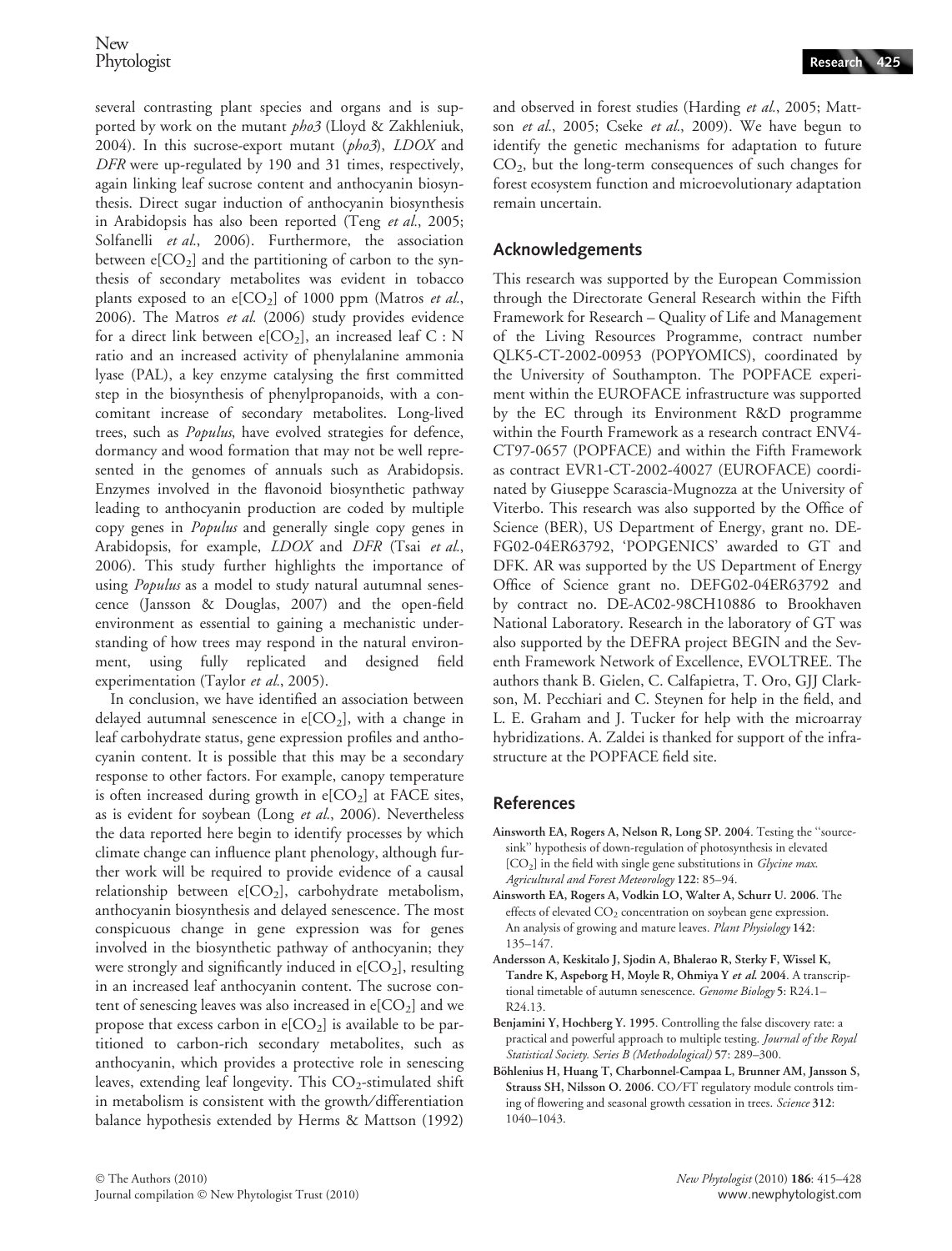Brosché M, Vinocur B, Alatalo ER, Lamminmaki A, Teichmann T, Ottow EA, Djilianov D, Afif D, Bogeat-Triboulot MB, Altman A et al. 2005. Gene expression and metabolite profiling of *Populus euphratica* growing in the Negev desert. Genome Biology 6: art.

Bryant JB, Taylor G, Frehner M. 1998. Photosynthetic acclimation in chalk grassland herbs exposed to elevated  $CO<sub>2</sub>$  in a FACE system. Plant, Cell & Environment 21: 159-168.

Buchanan-Wollaston V, Earl S, Harrison E, Mathas E, Navabpour S, Page T, Pink D. 2003. The molecular analysis of leaf senescence - a genomics approach. Plant Biotechnology Journal 1: 3–22.

Buchanan-Wollaston V, Page T, Harrison E, Breeze E, Lim PO, Nam HG, Lin J-F, Wu S-H, Swidzinski J, Ishizaki K et al. 2005. Comparartive transcriptome analysis reveals significant differences in gene expression and signalling pathways between developmental and dark/starvation-induced senescence in Arabidopsis. Plant Journal 42: 567–585.

Chang S, Puryear J, Cairney J. 1993. A simple and efficient method for isolating RNA from pine trees. Plant Molecular Biology Reporter 11: 113–116.

Chen WJ, Black TA, Yang PC, Barr AG, Neumann HH, Nesic Z, Blanken PD, Novak MD, Eley J, Ketler RJ et al. 1999. Effects of climatic variability on the annual carbon sequestration by a boreal aspen forest. Global Change Biology 5: 41–53.

Cseke LJ, Tsai C-J, Rogers A, Nelson MP, White HL, Karnosky DF, Podila GK. 2009. Transcriptomic comparison in the leaves of two aspen genotypes having similar carbon assimilation rates but different allocation patterns under elevated CO<sub>2</sub>. New Phytologist 182: 891-911.

Davey PA, Olcer H, Zakhleniuk O, Bernacchi CJ, Calfapietra C, Long SP, Raines CA. 2006. Can fast-growing plantation trees escape biochemical down-regulation of photosynthesis when grown throughout their complete production cycle in the open air under elevated carbon dioxide? Plant, Cell & Environment 29: 1235-1244.

Déjardin A, Leplé J-C, Lesage-Descauses M-C, Costa G, Pilate G. 2004. Expressed Sequence Tags from poplar wood tissues – a comparative analysis from multiple libraries. Plant Biology 6: 55–64.

Diaz E, Yang YH, Ferreira T, Loh KC, Okazaki Y, Hayashizaki Y, Tessier-Lavingne M, Speed TP, Ngai J. 2003. Analysis of gene expression in the developing mouse retina. Proceedings of the National Academy of Sciences, USA 100: 5491–5496.

Diaz C, Saliba-Colombani V, Loudet O, Belluomo P, Moreau L, Daniel-Vedele F, Morot-Gaudry J-F, Masclaux-Daubresse C. 2006. Leaf yellowing and anthocyanin accumulation are two genetically independent strategies in response to nitrogen limitation in Arabidopsis thaliana. Plant and Cell Physiology 47: 74–83.

Feder ME, Walser JC. 2005. The biological limitations of transcriptomics in elucidating stress and stress responses. Journal of Evolutionary Biology 18: 901–910.

Fracheboud Y, Luquez V, Björkén L, Sjödin A, Tuominen H, Jansson S. 2009. The control of autumn senescence in European Aspen. Plant Physiology 149: 1982–1991.

Gamon JA, Surfus JS. 1999. Assessing leaf pigment content and activity with a reflectometer. New Phytologist 143: 105-117.

Gepstein S, Sabehi G, Carp M-J, Hajouj T, Nesher MFO, Yariv I, Dor C, Bassani M. 2003. Large-scale identification of leaf senescence-associated genes. Plant Journal 36: 629-642.

Gitelson AA, Merzlyak MN. 1994. Spectral reflectance changes associated with autumn senescence of Aesculus-Hippocastanum L and Acer-Platanoides L leaves – spectral features and relation to chlorophyll estimation. Journal of Plant Physiology 143: 286–292.

Gould KS. 2004. Natures Swiss army knife: the diverse protective roles of anthocyanins in leaves. Journal of Biomedicine and Biotechnology 5: 314– 320.

Harding SA, Jiang H, Jeong ML, Casado FL, Lin H-W, Tsai C-J. 2005. Functional genomics analysis of foliar condensed tannin and phenolic

glycoside regulation in natural cottonwood hybrids. Tree Physiology 25: 1475–1486.

Herms DA, Mattson WJ. 1992. The dilemma of plants: to grow or defend. The Quarterly Review of Biology 67: 283–335.

Herrick JD, Thomas RB. 2003. Leaf senescence and late-season net photosynthesis of sun and shade leaves of overstory sweetgum (Liquidambar styraciflua) grown in elevated and ambient carbon dioxide concentrations. Tree Physiology 23: 109-118.

Ingvarsson PK, Garcia MV, Hall D, Luquez V, Jansson S. 2006. Clinal variation in *phyB2*, a candidate gene for day-lengh induced growth cessation and bud set, across a latitudinal gradient in European aspen (Populus tremula). Genetics 172: 1845–1853.

Jansson S, Douglas C. 2007. Populus: a model system for plant biology. Annual Review of Plant Biology 58: 435–458.

Kaschuk G, Hungria M, Leffelaar PA, Giller KE, Kuyper TW. 2009. Differences in photosynthetic behaviour and leaf senescence of soybean (Glycine max [L.] Merrill) dependent on  $N_2$  fixation or nitrate supply. Plant Biology 12: 60–69.

Keskitalo J, Bergquist G, Gardeström P, Jansson S. 2005. A cellular timetable of autumnal senescence. Plant Physiology 139: 1635-1648.

Leakey ADB, Ainsworth EA, Bernard SM, Cody Markelz RJ, Ort DR, Placella SA, Rogers A, Smith MD, Sudderth EA, Weston DJ et al. 2009a. Gene expression profiling: opening the black box of plant ecosystem responses to global change. Global Change Biology 15: 1201–1213.

Leakey ADB, Xu F, Gillespie KM, McGrath JM, Ainsworth EA, Ort DR. 2009b. Genomic basis for stimulated respiration by plants growing under elevated carbon dioxide. Proceedings of the National Academy of Sciences, USA 106: 3597–3602.

Li J-H, Dijkstra P, Hymus GJ, Wheeler RM, Piastuch WC, Hinkle CR, Drake BG. 2000. Leaf senescence of Quercus myrtifolia as affected by long-term CO<sub>2</sub> enrichment in its native environment. Global Change Biology 6: 727–733.

Liberloo M, Lukac M, Calfapietra C, Hoosbeek MR, Gielen B, Miglietta F, Scarascia-Mugnozza GE, Ceulemans R. 2009. Coppicing shifts CO<sub>2</sub> stimulation of poplar productivity to above-ground pools: a synthesis of leaf to stand level results from the POP ⁄ EUROFACE experiment. New Phytologist 182: 331–346.

Liberloo M, Tulva I, Raïm O, Ceulemans R. 2007. Photosynthetic stimulation under long-term  $CO<sub>2</sub>$  enrichment and fertilization is sustained across a closed Populus canopy profile (EUROFACE). New Phytologist 173: 537–549.

Lloyd JC, Zakhleniuk OV. 2004. Responses of primary and secondary metabolism to sugar accumulation revealed by microarray expression analysis of the Arabidopsis mutant, pho3. Journal of Experimental Botany 55: 1221–1230.

Long SP, Ainsworth EA, Leakey ADB, Nösberger J, Ort DR. 2006. Food for thought: lower-than-expected crop yield stimulation with rising  $CO<sub>2</sub>$ concentrations. Science 312: 1918–1921.

Lucht W, Prentice CI, Myneni RB, Sitch S, Friedlingstein P, Cramer W, Bousquet P, Buermann W, Smith B. 2002. Climatic control of the high-latitude vegetation greening trend and Pinatubo effect. Science 296: 1687–1688.

Martin T, Oswald O, Graham IA. 2002. Arabidopsis seedling growth, storage lipid mobilization, and photosynthetic gene expression are regulated by carbon : nitrogen availability. Plant Physiology 128: 472–481.

Matros A, Amme S, Kettig B, Buck-Sorlin GH, Sonnewald U, Mock H-P. 2006. Growth at elevated CO<sub>2</sub> concentrations leads to modified profiles of secondary metabolites in tobacco cv. SamsunNN and to increased resistance against infection with potato virus Y. Plant, Cell & Environment 29: 126–137.

Mattson WJ, Julkunen-Tiitto R, Herms DA. 2005. CO<sub>2</sub> enrichment and carbon partitioning to phenolics: do plant responses accord better with the protein competition or the growth-differentiation balance models? Oikos 111: 337–347.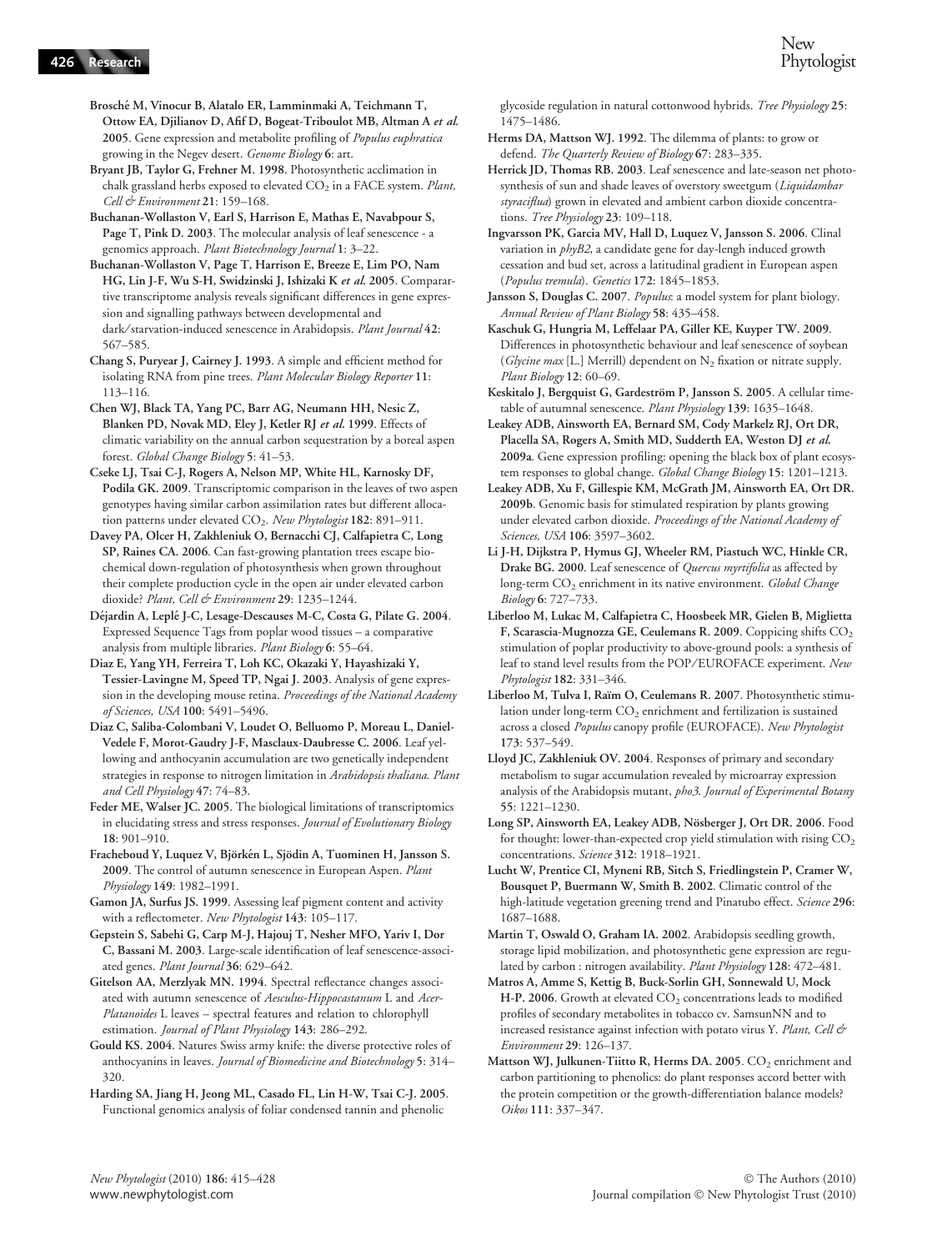- Phytologist Research 427
- McKersie BD, Senaratna T, Walker MA, Kendall EJ, Hetherington PR. 1988. Deterioration of membranes during aging in plants: evidence for free radical mediation. In: Noodén LD, Leopold AC, eds. Senescence and aging in plants. London, UK: Academic Press Inc. 442–464.
- McLeod AR, Long SP. 1999. Free-air carbon dioxide enrichment (FACE) in global change research: a review. Advances in Ecological Research 28: 1–56.
- Menzel A, Fabian P. 1999. Growing season extended in Europe. Nature 397: 659.
- Menzel A, Sparks TH, Estrella N, Koch E, Aasa A, Ahas R, Alm-kübler K, Bissolli P, Braslavská O, Briede A et al. 2006. European phenological response to climate change matches the warming pattern. Global Change Biology 12: 1–8.
- Miglietta F, Peressotti A, Vaccari FP, Zaldei A, DeAngelis P, Scarascia-Mugnozza G. 2001. Free-air  $CO_2$  enrichment (FACE) of a poplar plantation: the POPFACE fumigation system. New Phytologist 150: 465–476.
- Murakami PF, Schaberg PG, Shane JB. 2008. Stem girdling manipulates leaf sugar concentrations and anthocyanin expression in sugar maple trees during autumn. Tree Physiology 28: 1467–1473.
- Myneni RB, Keeling CD, Tucker CJ, Asrar G, Nemani RR. 1997. Increased plant growth in the northern high latitudes from 1981 to 1991. Nature 386: 698–702.
- Olsen JE, Junttila O, Nilsen J, Eriksson ME, Martinussen I, Olsson O, Sandberg G, Moritz T. 1997. Ecotpic expression of oat phytochrome A in hybrid aspen changes critical daylength for growth and prevents cold acclimatization. Plant Journal 12: 1339–1350.
- Park J-Y, Canam T, Kang K-Y, Unda F, Mansfield SD. 2009. Sucrose phosphate synthase expression influences poplar phenology. Tree Physiology 29: 937–946.
- Parmesan C, Yohe G. 2003. A globally coherent fingerprint of climate change impacts across natural systems. Nature 421: 37–42.
- Penuelas J, Rutishauser T, Filella I. 2009. Phenology feedbacks on climate change. Science 324: 887–888.
- Rae A, Ferris R, Tallis MJ, Taylor G. 2006. Elucidating genomic regions determining enhanced leaf growth and delayed senescence in elevated CO<sub>2</sub>. Plant, Cell & Environment 29: 1730-1741.
- Rinaldi C, Kohler A, Frey P, Duchaussoy F, Ningre N, Couloux A, Wincker P, Thiec DL, Fluch S, Martin F et al. 2007. Transcript profiling of poplar leaves upon infection with compatible and incompatible strains of the foliar rust Melampsora larici-populina. Plant Physiology 144: 347–366.
- Rogers A, Gibon Y, Stitt M, Morgan PB, Bernacchi CJ, Ort DR, Long SP. 2006. Increased carbon availability at elevated carbon dioxide concentration improves nitrogen assimilation in a legume. Plant, Cell & Environment 29: 1651–1658.
- Ruttink T, Arend M, Morreel K, Storme V, Rombauts S, Fromm J, Bhalerao RP, Boerjan W, Rohdea A. 2007. A molecular timetable for apical bud formation and dormancy induction in Poplar. The Plant Cell 19: 2370–2390.
- Scarascia-Mugnozza G, Calfapietra C, Ceulemans R, Gielen B, Cotrufo MF, De Angelis P, Godbold D, Hoosbeek MR, Kull O, Lukac M et al. 2006. Responses to elevated  $[CO_2]$  of a short rotation, multispecies poplar plantation: the POPFACE/EUROFACE experiment. In: Nösberger J, Long SP, Norby RJ, Stitt M, Hendrey GR, Blum H, eds. Ecological studies, Vol. 187. Managed ecosystems and  $CO<sub>2</sub>$  Case studies, processes and perspectives. Berlin Heidelberg, Germany: Springer-Verlag, 173–195.
- Schaberg PG, Murakami PF, Turner MR, Heitz HK, Hawley GJ. 2008. Association of red coloration with senescence of sugar maple leaves in autumn. Trees 22: 573–578.
- Sigurdsson BD. 2001. Elevated  $CO<sub>2</sub>$  and nutrient status modified leaf phenology and growth rhythm of young Populus trichocarpa trees in a 3-year field study. Trees-Structure and Function 15: 403–413.
- Sjödin A, Street NR, Sandberg G, Gustafsson P, Jansson S. 2009. The Populus Genome Integrative Explorer (PopGenIE): a new resource for exploring the Populus genome. New Phytologist 182: 1013–1025.
- Smyth GK. 2004. Linear models and empirical Bayes methods for assessing differential expression in microarray experiments. Statistical Applications in Genetics and Molecular Biology 3: No. 1, Article 3.
- Solfanelli C, Poggi A, Loreti E, Alpi A, Perata P. 2006. Sucrose-specific induction of the anthocyanin biosynthetic pathway in Arabidopsis. Plant Physiology 140: 637–646.
- Street NR, Skogström O, Sjödin A, Tucker J, Rodríguez-Ascosta M, Nilsson P, Jansson S, Taylor G. 2006. The genetics and genomics of the drought response in Populus. Plant Journal 48: 321–341.
- Taylor G. 2002. Populus. Arabidopsis for forestry. Do we need a model tree? Annals of Botany 90: 681-689.
- Taylor G, Street NR, Tricker PJ, Sjodin A, Graham L, Skogstrom O, Calfapietra C, Scarascia-Mugnozza G, Jansson S. 2005. The transcriptome of Populus in elevated CO<sub>2</sub>. New Phytologist 167: 143-154.
- Taylor G, Tallis MJ, Giardina CP, Percy KE, Miglietta F, Gupta PS, Gioli B, Calfapietra C, Gielen B, Kubiske ME et al. 2008. Future atmospheric  $CO<sub>2</sub>$  leads to delayed autumnal senescence in *Populus* over two continents. Global Change Biology 14: 264–275.
- Teng S, Keurentjes J, Bentsink L, Koornneef M, Smeekens S. 2005. Sucrose-specific induction of anthocyanin biosynthesis in Arabidopsis requires the MYB75/PAP1 gene. Plant Physiology 139: 1840-1852.
- Thimm O, Bläsing O, Gibon Y, Nagel A, Meyer S, Krüger P, Selbig J, Müller L, Rhee SYMS. 2004. MAPMAN: a user-driven tool to display genomics data sets onto diagrams of metabolic pathways and other biological processes. Plant Journal 37: 914–939.
- Tricker PJ, Trewin H, Kull O, Clarkson GJJ, Eensalu E, Tallis MJ, Colella A, Doncaster CP, Sabatti M, Taylor G. 2005. Stomatal conductance and not stomatal density determines the long-term reduction in leaf transpiration of poplar in elevated CO<sub>2</sub>. Oecologia 143: 652-660.
- Tsai C-J, Harding SA, Tschaplinski TJ, Lindroth RL, Yuan Y. 2006. Genome-wide analysis of the structural genes regulating defense phenylpropanoid metabolism in Populus. New Phytologist 172: 47–62.
- Tuskan GA, Difazio S, Jansson S, Bohlmann J, Grigoriev I, Hellsten U, Putnam N, Ralph S, Rombauts S, Salamov A et al. 2006. The genome of black cottonwood, Populus trichocarpa (Torr. & Gray). Science 313: 1596–1604.
- Wingler A, Mares M, Pourtau N. 2004. Spatial patterns and metabolic regulation of photosynthetic parameters during leaf senescence. New Phytologist 161: 781–789.
- Wingler A, Purdy S, MacLean JA, Pourtau N. 2006. The role of sugars in integrating environmental signals during the regulation of leaf senescence. Journal of Experimental Botany 57: 391–399.
- Zhou L, Tucker CJ, Kaufmann RK, Slayback D, Shabanov NV, Myneni RB. 2001. Variations in northern vegetation activity infrerred from satellite data of vegetation index during 1981 to 1999. Journal of Geophysical Research 106: 20069–20083.

# Supporting Information

Additional supporting information may be found in the online version of this article.

Methods S1 Leaf sampling at the POP/EUROFACE site.

Methods S2 Sampling canopy scale spectral reflectance.

Methods S3 Pre-hybridization, hybridization and scanning of microarrays and raw data normalization.